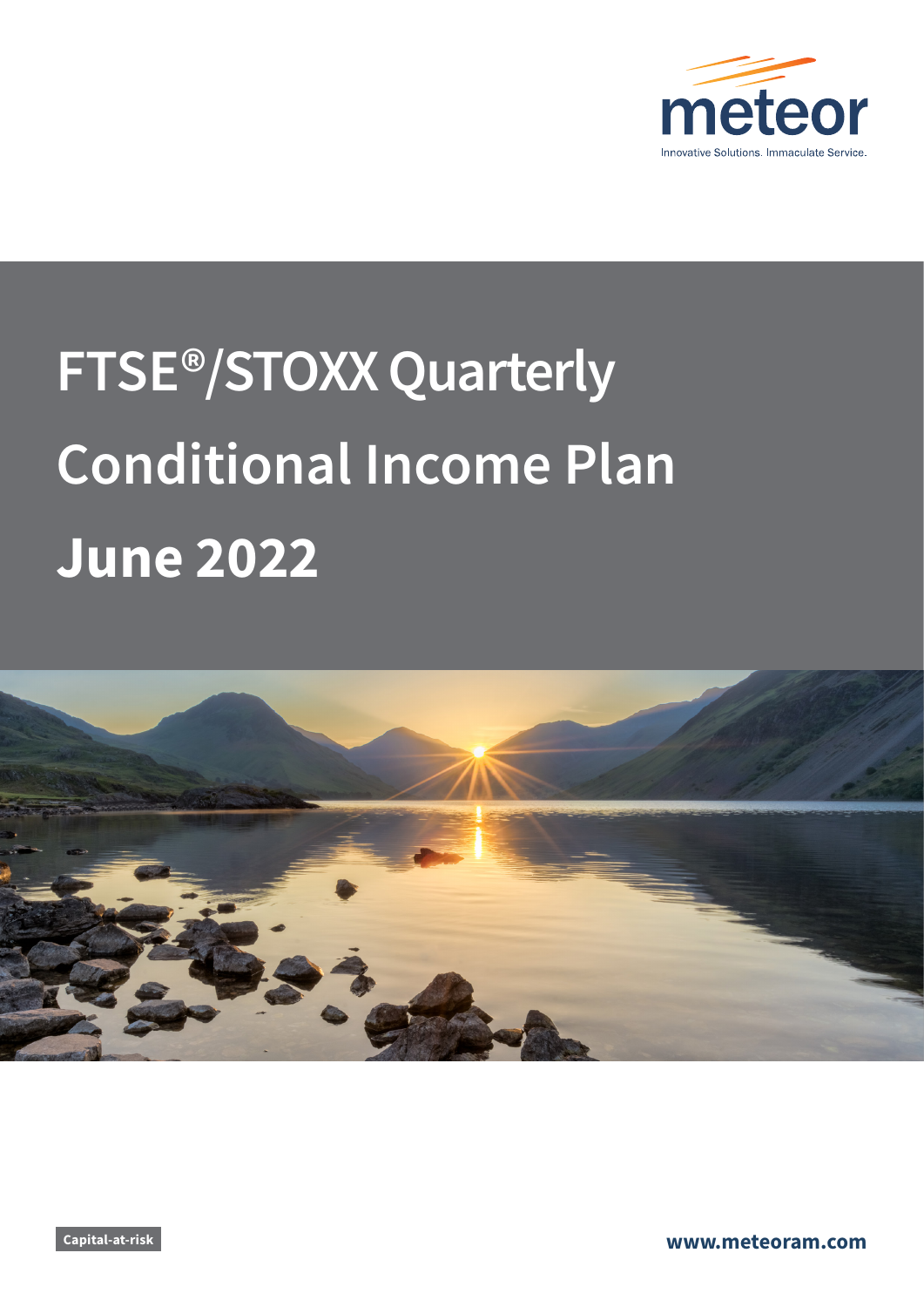

§

**FTSE**®**/STOXX Quarterly Conditional Income Plan June 2022**

# Important Information

- ▶ **Investing in this Plan puts your capital at risk. You may lose some, or all, of your investment.**
- ▶ **The Plan has been designed for a specific type of investor, as set out in this Brochure. The Plan may only be suitable for this type of investor.**
- ▶ **Meteor does not provide financial advice. We recommend that you take advice from a financial adviser, who will be able to help you assess whether the investment is suitable for you.**
- ▶ **You should conduct such independent investigation and analysis of the tax treatment of an investment as you feel appropriate, to evaluate the merits and risks of an investment in the Plan.**
- ▶ **The information on taxation contained in the Brochure is based on our understanding of rates of tax, current legislation, regulations and practice, which are likely to change in the future and which may be backdated.**
- ▶ **This Brochure has been approved and issued by Meteor Asset Management Limited as a financial promotion pursuant to S. 21 of the Financial Services and Markets Act 2000. It is for information only and does not constitute investment, legal or tax advice.**
- ▶ **The following information has not been prepared by the Issuer, or any of their respective directors, officers or agents. The Issuer makes no representation or warranty, and accepts no responsibility or liability, to any party in relation to the information provided in this Brochure.**

**All relevant terms are defined in the Plan Summary on page 1 or the Glossary on page 21.**

**This Brochure explains the features and risks of the Plan and should be read in conjunction with the Key Information Document (KID) and Meteor's standard Terms and Conditions. Please read all documents before making an investment decision.**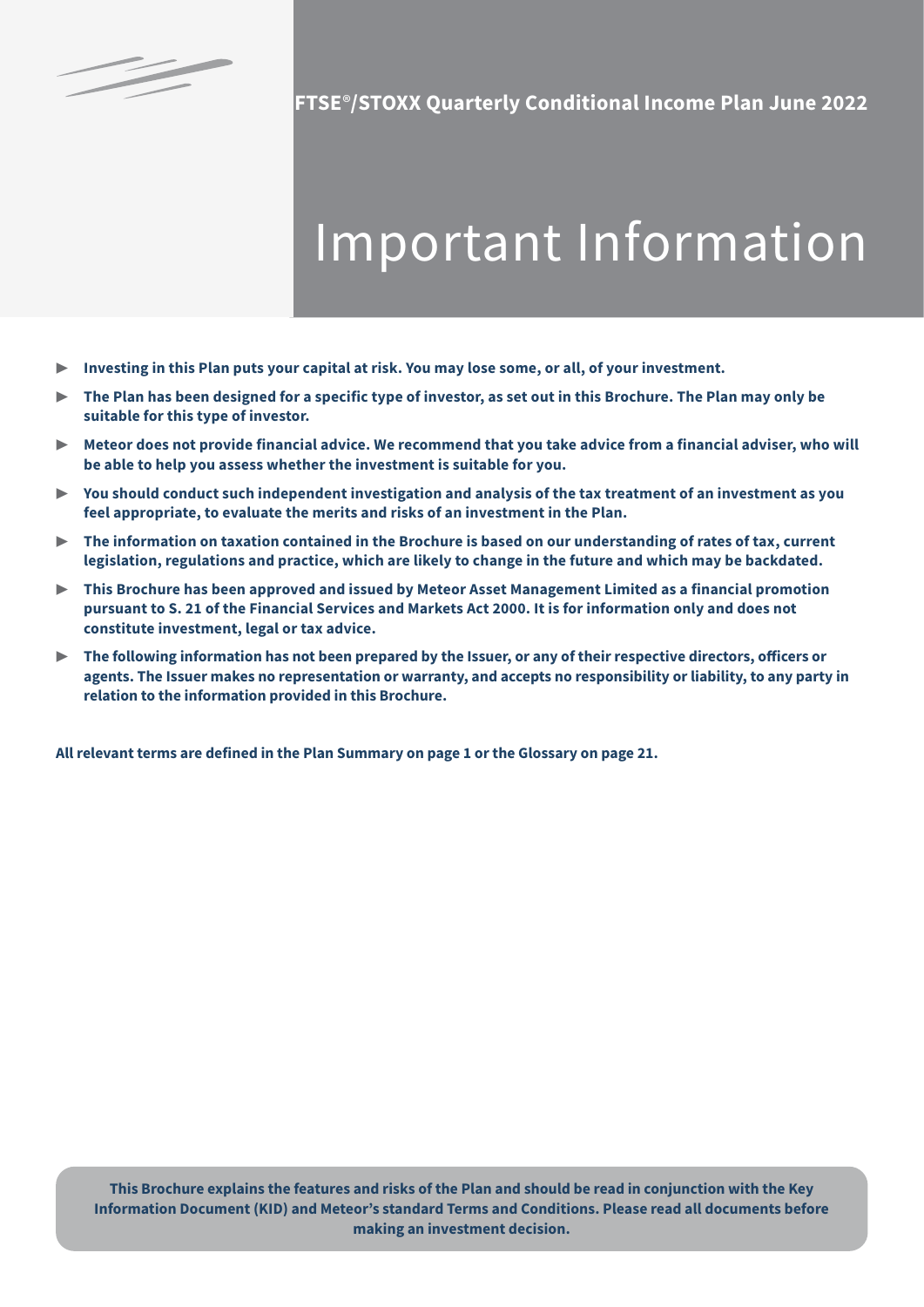# Contents

| <b>Plan Summary</b>                                  | $\mathbf 1$             |
|------------------------------------------------------|-------------------------|
| <b>Key Risks</b>                                     | $\overline{\mathbf{2}}$ |
| <b>Key Dates</b>                                     | $\overline{\mathbf{2}}$ |
| Is the Plan right for me?                            | $\overline{\mathbf{3}}$ |
| <b>How the Plan works</b>                            | 5                       |
| Income                                               | $\overline{7}$          |
| <b>Repayment of Capital</b>                          | 8                       |
| <b>The Indices</b>                                   | $\overline{9}$          |
| <b>Selection of a counterparty</b>                   | 11                      |
| <b>About Citigroup Global Markets Limited (CGML)</b> | 11                      |
| <b>About Meteor</b>                                  | 12                      |
| <b>Anti-money laundering regulations</b>             | 13                      |
| <b>Taxation</b>                                      | 13                      |
| <b>Keeping you informed</b>                          | 14                      |
| <b>Administration charges</b>                        | 15                      |
| <b>Compensation Arrangements</b>                     | 15                      |
| <b>Risks</b>                                         | 16                      |
| <b>Frequently asked questions</b>                    | 18                      |
| Investing                                            | 20                      |
| Glossary                                             | 21                      |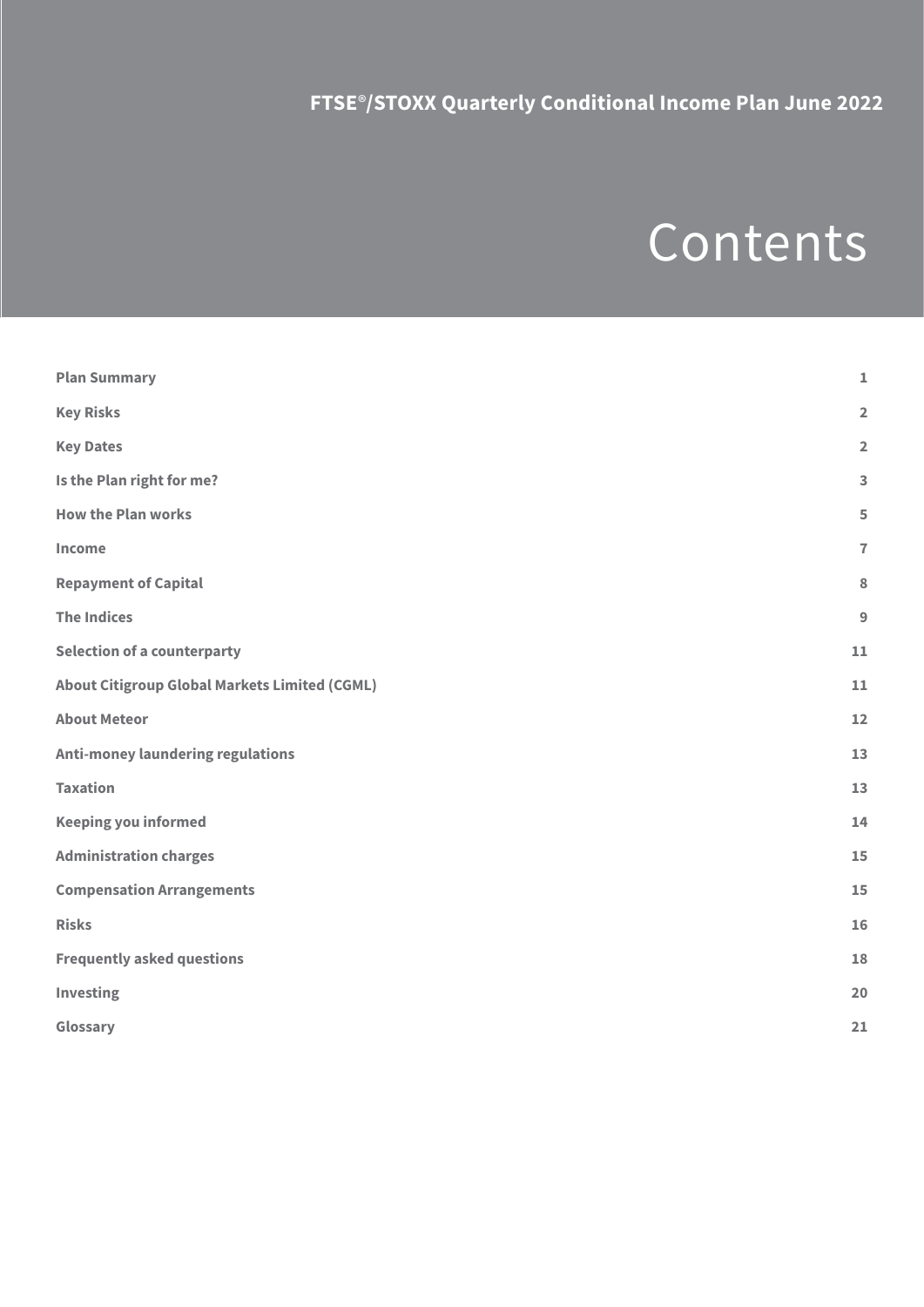### **Plan Summary**

| Term                               | A maximum eight year three week investment                                                                                                                                                                                                                                                                                                                                                                                                                   |                |                       |
|------------------------------------|--------------------------------------------------------------------------------------------------------------------------------------------------------------------------------------------------------------------------------------------------------------------------------------------------------------------------------------------------------------------------------------------------------------------------------------------------------------|----------------|-----------------------|
| <b>Underlying assets</b>           | FTSE® 100 Index and EURO STOXX 50 Index (each an 'Index', collectively the 'Indices')                                                                                                                                                                                                                                                                                                                                                                        |                |                       |
| <b>Issuer</b>                      | Citigroup Global Markets Funding Luxembourg S.C.A.                                                                                                                                                                                                                                                                                                                                                                                                           |                |                       |
| <b>Counterparty</b>                | Citigroup Global Markets Limited ('the Guarantor')                                                                                                                                                                                                                                                                                                                                                                                                           |                |                       |
| <b>Repayment of Capital</b>        | You will lose money if the Final Level of the lower performing Index is below 65% of its Opening Level. The<br>amount of your money that you would lose will be the percentage by which the Final Level of that Index is<br>below its Opening Level. In extreme circumstances you could lose all of your money. If the Final Level of the<br>lower performing Index is at least equal to 65% of its Opening Level you will get back the amount you invested. |                |                       |
| <b>Income</b>                      | If the Closing Levels of both Indices on any Quarterly Measurement Date are at least equal to 80% of their<br>respective Opening Levels, the Plan will pay a gross income of 2.25% for that quarter. No income will be payable<br>for a quarter if the Closing Level of one, or both, Indices is below 80% of its Opening Level on the Quarterly<br>Measurement Date.                                                                                        |                |                       |
|                                    | The first Quarterly Measurement Date will be on 29 September 2022, three months after the Start Date.<br>Thereafter, the performance of the Indices will be measured quarterly. If the kick-out condition is met (see<br>below), income will be paid in respect of that quarter and the Plan will mature early. No further income<br>payments will then be payable.                                                                                          |                |                       |
| <b>Kick-out condition</b>          | From year 1, the Plan will kick-out, i.e. mature early, if the Closing Level of both Indices are at least 5% above<br>their respective Opening Levels on any Quarterly Measurement Date. In this event you would receive a full<br>return of your money, as well as the income due for that quarter. The first Quarterly Measurement Date on which<br>an early maturity could be triggered will be on 29 June 2023, one year after the Start Date.           |                |                       |
| <b>Tax treatment</b>               | It is our understanding that any income payments from a direct investment by individuals or Trusts into this<br>Plan is expected to be subject to Income Tax.                                                                                                                                                                                                                                                                                                |                |                       |
| <b>Available for</b><br>investment | Subject to a minimum investment of £5,000, the Plan is available:<br>by individual or joint applications;<br>as 2022/23 tax year stocks and shares ISAs;<br>▶<br>as ISA transfers;<br>▶<br>by pension schemes; or<br>▶<br>by trustees, companies and partnerships.<br>This Plan is available to residents of the United Kingdom only.                                                                                                                        |                |                       |
| <b>Securities</b>                  | The Securities purchased will be Global Medium Term Notes issued by Citigroup Global Markets Funding<br>Luxembourg S.C.A., and guaranteed by Citigroup Global Markets Limited, which are in turn linked to the<br>performance of the Indices.                                                                                                                                                                                                                |                |                       |
| <b>ISIN</b>                        | XS2472226344                                                                                                                                                                                                                                                                                                                                                                                                                                                 | <b>Listing</b> | London Stock Exchange |
| <b>Base Prospectus</b>             | You can obtain a copy of the Base Prospectus relating to the Securities and any further information about the Plan on<br>request from Meteor or by visiting our website at www.meteoram.com.                                                                                                                                                                                                                                                                 |                |                       |
| <b>Meteor distribution</b><br>fee  | We will receive a distribution fee of up to 1.85%. This fee may vary during the product offering period but is<br>correct as at the date of this brochure. We will use our fee to cover the costs of:<br>preparing the Plan literature and information;<br>▶<br>marketing the Plan;<br>▶<br>administration of the Plan throughout the term; and<br>▶<br>payments to introducers, where applicable.<br>This fee will not be used to remunerate any adviser.   |                |                       |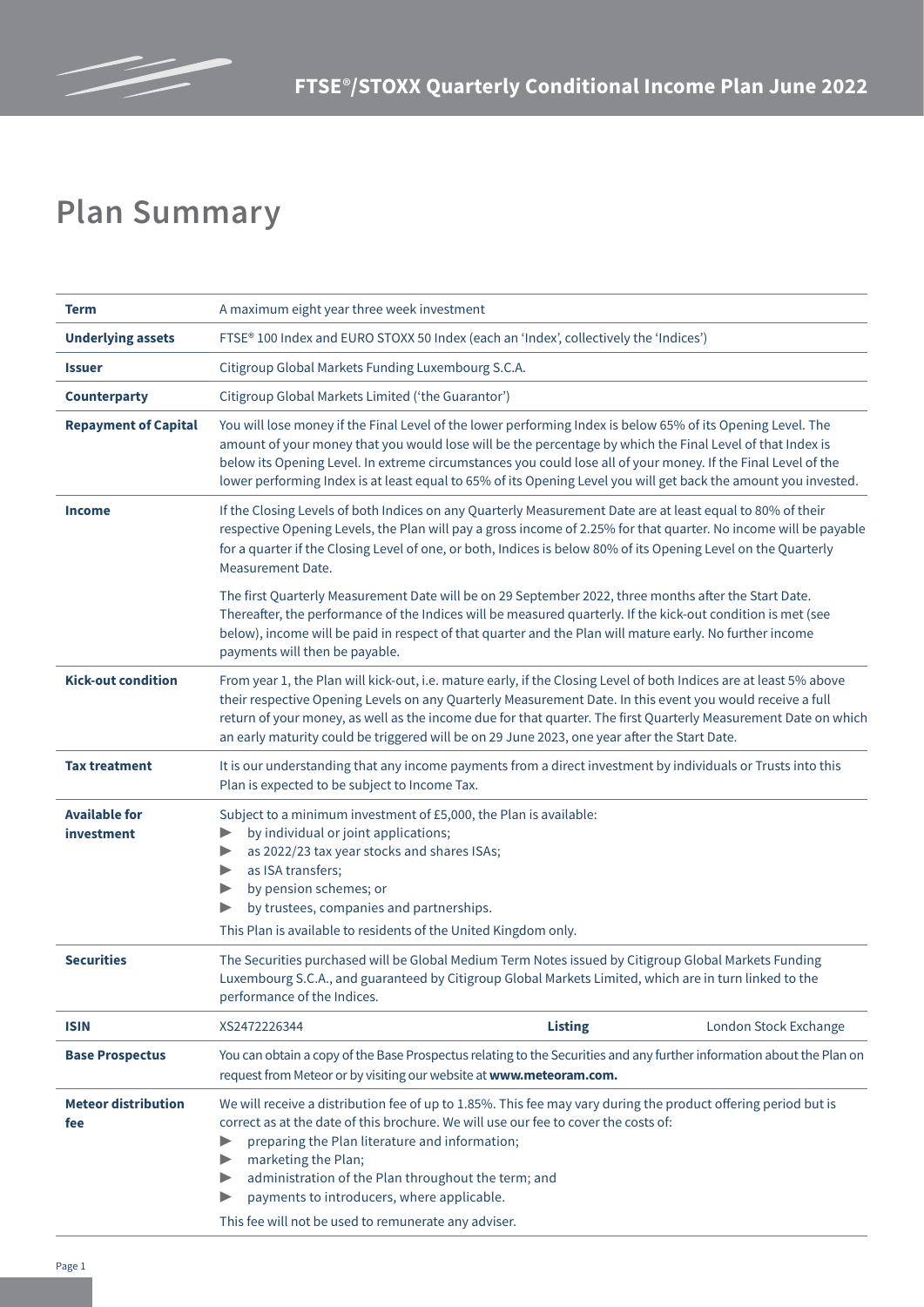

### **Key Risks**

#### **Access to capital**

- In normal market conditions, it is expected that Citigroup Global Markets Limited (the Calculation Agent of the Securities) will provide pricing of the Securities for investors who need access to their capital before the Maturity Date. However, there is no guarantee that the Calculation Agent will provide pricing or that you will be able to redeem any investment before the Maturity Date, as the decision about whether market conditions are normal will be taken by the Calculation Agent (see Liquidity risks).
- ▶ If you need to encash the investment before maturity, and the Securities are able to be sold, their value will depend on a number of factors including current market conditions and you may receive significantly less than the money you invested. You will also have to pay an administration charge.

#### **Counterparty risk**

- The Issuer will be responsible for the payment to us of any return of capital and any income payments due from the Securities.
- It is possible that the Issuer and Guarantor could collapse or fail to make the payments due. If this happened you would lose some, or all, of your original investment, as well as any income payments to which you might otherwise have become entitled.
- The actual and perceived ability of the Issuer and Guarantor to meet their obligations may affect the market value of an investment over the term.
- In the event that the Issuer and Guarantor fails to meet their obligations to pay the amounts due from the Securities, you will not be entitled to compensation from the Financial Services Compensation Scheme ('FSCS').

#### **Risk to capital and income payments**

- This is a capital-at-risk product and you could lose some, or all, of the money you invest in the Plan.
- ▶ The amount you will get back is based on the Indices. If the Final Level of the lower performing Index is less than 65% of its Opening Level, you will lose money and the amount you lose will be at least 35% of the amount invested, due to the nature of the capital protection barrier.
- It is possible that you will not receive any income payments.
- Any income payments may be less than the amount you would have received by investing directly in the Indices.

**The risks associated with this Plan are not limited to those listed above, but these are the key risks. Further risks are outlined on pages 16 & 17, 'Risks'.**

### **Key Dates**

| <b>Closing Date for Plan</b><br>subscriptions | <b>ISA transfers</b><br>13 June 2022<br>Subscriptions by cheque or bank transfers<br>27 June 2022                                                                                                                                                                                                                                                                                                                                                                                                                                                                                                    |              |  |
|-----------------------------------------------|------------------------------------------------------------------------------------------------------------------------------------------------------------------------------------------------------------------------------------------------------------------------------------------------------------------------------------------------------------------------------------------------------------------------------------------------------------------------------------------------------------------------------------------------------------------------------------------------------|--------------|--|
| <b>Start Date</b>                             | 29 June 2022                                                                                                                                                                                                                                                                                                                                                                                                                                                                                                                                                                                         |              |  |
| <b>Opening Levels</b>                         | Closing Levels of the Indices on                                                                                                                                                                                                                                                                                                                                                                                                                                                                                                                                                                     | 29 June 2022 |  |
| <b>Quarterly Measurement</b><br><b>Dates</b>  | The performance of the Indices will be measured quarterly on the 29th day of September, December, March<br>and June of each year. If the Quarterly Measurement Date falls on a non-Business Day, the performance of<br>the Indices will be measured on the next Business Day. The first Quarterly Measurement Date will be on 29<br>September 2022, three months after the Start Date.<br>The first Quarterly Measurement Date on which an early maturity could be triggered will be on 29 June 2023.<br>Income payments due will be made up to 15 Business Days after a Quarterly Measurement Date. |              |  |
| <b>Final Measurement Date</b>                 | Closing Levels of the Indices on                                                                                                                                                                                                                                                                                                                                                                                                                                                                                                                                                                     | 1 July 2030  |  |
| <b>Final Levels</b>                           | 1 July 2030                                                                                                                                                                                                                                                                                                                                                                                                                                                                                                                                                                                          |              |  |
| <b>Maturity Date</b>                          | 22 July 2030                                                                                                                                                                                                                                                                                                                                                                                                                                                                                                                                                                                         |              |  |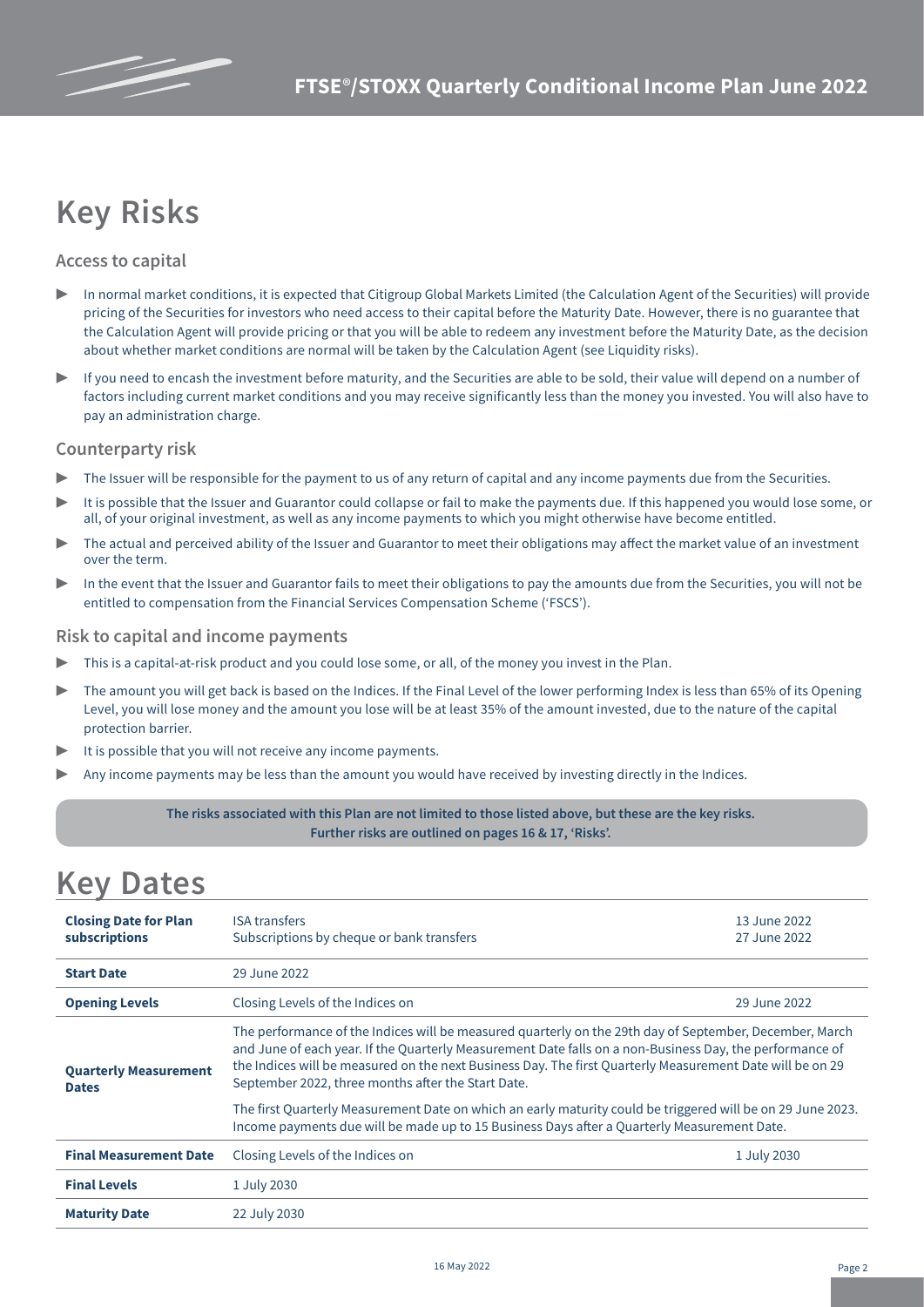

### **Is the Plan right for me?**

It's important to us that investors understand how the Plan works and are satisfied that it will help them to meet their investment objectives. We know that this Plan won't be right for everyone, and we have designed it to meet the investment objectives of investors with certain investment characteristics, which we call our 'target market'.

We cannot advise you if it meets your specific needs and requirements, or if you fall within our target market, and we recommend that you take financial advice from a financial adviser, who will be able to help you assess your investment objectives and advise you whether the Plan is suitable for you.

It can be difficult to categorise people's knowledge and understanding, but to help us make sure that this Plan could meet your needs we have set out below various attributes of different types of investors.

| <b>Basic</b>    | Investors having the following characteristics:                                                                                                                                                                                                                                                            |  |  |  |
|-----------------|------------------------------------------------------------------------------------------------------------------------------------------------------------------------------------------------------------------------------------------------------------------------------------------------------------|--|--|--|
|                 | Basic knowledge of relevant financial instruments - a basic investor can make an informed investment<br>$\blacktriangleright$<br>decision based on the regulated and authorised documentation or with the help of basic information<br>provided.                                                           |  |  |  |
|                 | No financial industry experience, i.e. suited to a first time investor.<br>$\blacktriangleright$                                                                                                                                                                                                           |  |  |  |
| <b>Informed</b> | Investors having one, or more, of the following characteristics:                                                                                                                                                                                                                                           |  |  |  |
|                 | Average knowledge of relevant financial products - an informed investor can make an informed<br>$\blacktriangleright$<br>investment decision based on the regulated and authorised documentation, together with knowledge and<br>understanding of the specific factors/risks highlighted within them only. |  |  |  |
|                 | Some financial industry experience.                                                                                                                                                                                                                                                                        |  |  |  |
| <b>Advanced</b> | Investors having one, or more, of the following characteristics:                                                                                                                                                                                                                                           |  |  |  |
|                 | A good knowledge of relevant financial products and transactions.                                                                                                                                                                                                                                          |  |  |  |
|                 | Financial industry experience or accompanied by professional investment advice or included in a<br>▶<br>discretionary portfolio service.                                                                                                                                                                   |  |  |  |

**If you are not taking financial advice as part of the application process, we will ask you which category best describes you. If you have taken advice we will treat you as an 'Advanced Investor', unless you indicate differently on the Application Form.**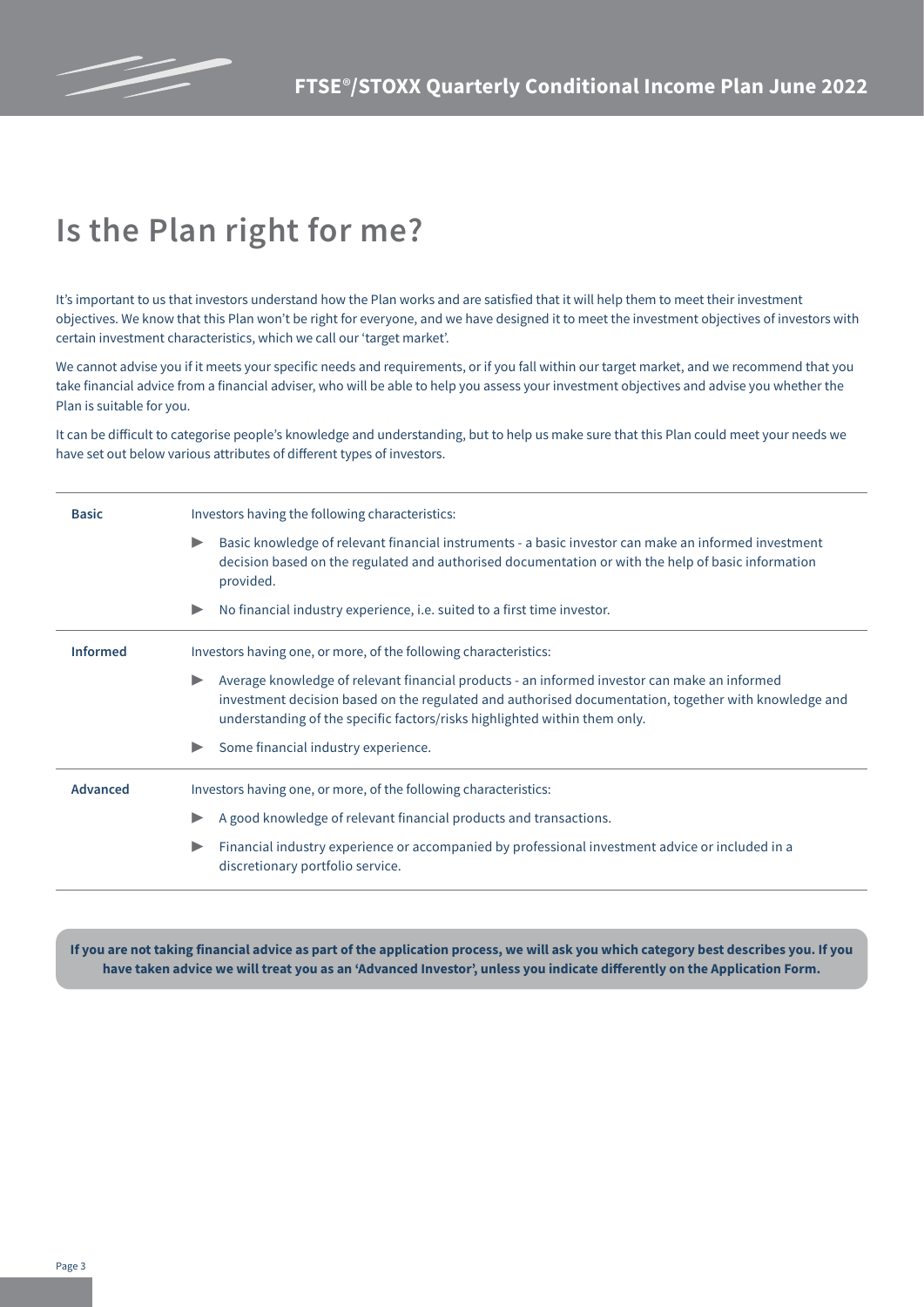

### **Is the Plan right for me? - continued**

To assist your decision making process, we have set out below the characteristics of a typical investor within the target market for this Plan. This is for guidance only and we recommend that you speak to a financial adviser, who will be able to assess your investment objectives and advise you whether the Plan is suitable for you.

**A typical investor who invests in this Plan will:**

- ü Be either an Informed or Advanced Investor, with appropriate knowledge and experience of equity-based investments;
- $\checkmark$  Like investments that provide known returns based on pre-determined market outcomes;
- ü Want the potential to secure an investment return above that available from a deposit-based investment and acknowledge and accept the Summary Risk Indicator set out in the Key Information Document (KID);
- ü Understand that any income is dependent on the performance of the Indices, which is calculated on set dates, and accept that they might not get any income at all;
- Be willing and able to tie up their money for the term of the Plan for the objective of producing income;
- Accept that they could lose money, and be able to afford to do so;
- ü Understand that in the event of a loss that this loss would be at least 35% of the money they put into the Plan and could be considerably more, and in extreme circumstances they could lose all of their money;
- ü Know that the level of the Indices can fall but do not expect the fall to be more than 35% of their respective Opening Levels at the Final Measurement Date;
- ü Appreciate the importance of having a spread of investments to reduce concentration risk;
- Know and accept that inflation reduces the real value of money and what it can buy;
- $\checkmark$  Understand that equity markets are affected by economic and political events nationally and globally;
- $\checkmark$  Accept that if the Counterparty defaults that they could lose all their money and any income, and that they would not have any recourse to the FSCS.

**An investor will not meet the target market criteria if:**

- $\star$  They do not understand how this investment works;
- û They are unable, or unwilling, to accept the risks associated with this Plan, including the loss of their money;
- **\*** The Plan does not meet their investment objectives.

**The information provided on this page is not investment advice or an investment recommendation. It is designed to provide some guidance as to the possible future risks and rewards of this Plan. We have not taken individual client circumstances into consideration when producing this information and recommend that you consult your financial adviser on whether this investment is appropriate for you. For further information, refer to the 'Risks' section on pages 16 and 17 of this Brochure.**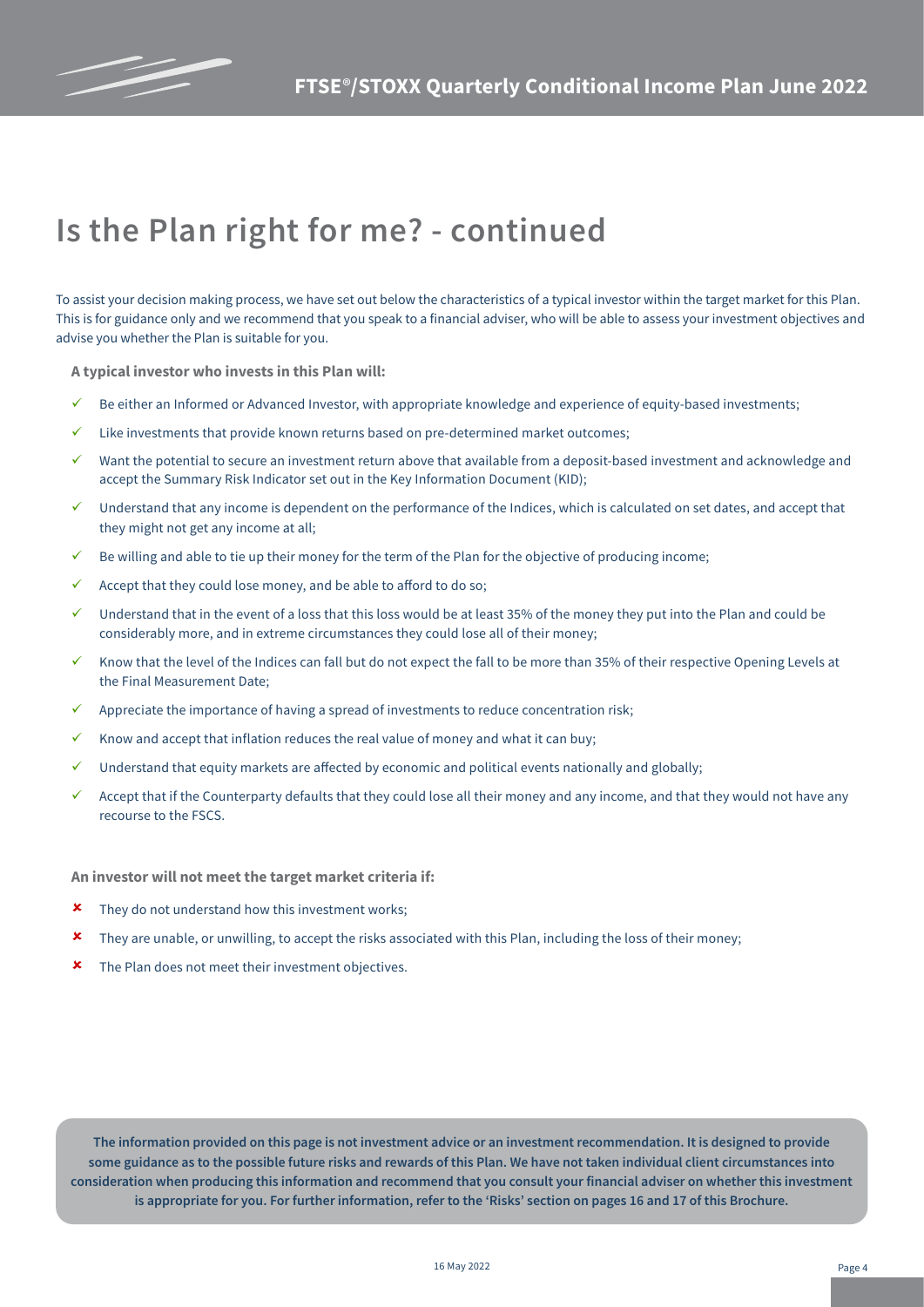

### **How the Plan works**

An investment in the Plan constitutes a contractual arrangement with Meteor Asset Management Limited. We will use your money to acquire Securities, on your behalf, which are designed to have the characteristics required to achieve the investment objectives of the Plan.

We will invest your money in Securities issued by Citigroup Global Markets Funding Luxembourg S.C.A., guaranteed by Citigroup Global Markets Limited. The Securities can be viewed in a similar way to a loan to the Issuer and are linked to the performance of Securities, which are in turn linked to the performance of the Indices.

The potential income payments and return of any capital from the Plan are linked to the performance of the FTSE 100 Index and the EURO STOXX 50 Index and are also dependent on the ability of the Issuer to make the payments due from the Securities.

The Plan offers the potential for an enhanced return on your investment compared to the actual performance of the Indices. Although neither the Plan nor the Securities tracks the Indices directly, their performance will affect any capital return and income payments. You need to understand that this will be impacted by a number of factors.

On any Quarterly Measurement Date from year 1 the Plan may mature early, paying you the income payment for that quarter and a return of the amount you invested. This is explained on page 7 , 'Income'.

We have designed the Plan to try to limit the potential for a reduction in your capital should the Indices fall. However, risk has not been eliminated and your capital is at risk. This is explained on page 8, 'Repayment of Capital'. Further information on capital at risk products can be found on our website at **www.meteoram.com**.

The trade-off for the possible enhanced return and limiting the possibility of capital loss is that if the Indices were to increase by more than the potential income payments, you would not benefit from any such increase in excess of any investment payments provided by the Plan.

In addition, you should also understand that you will not be entitled to receive the dividends normally payable if you had invested directly in the shares of the companies that make up the Indices.

If the Plan is oversubscribed we may not be able to accept your application; should this happen we would notify you of this and ask for your instructions.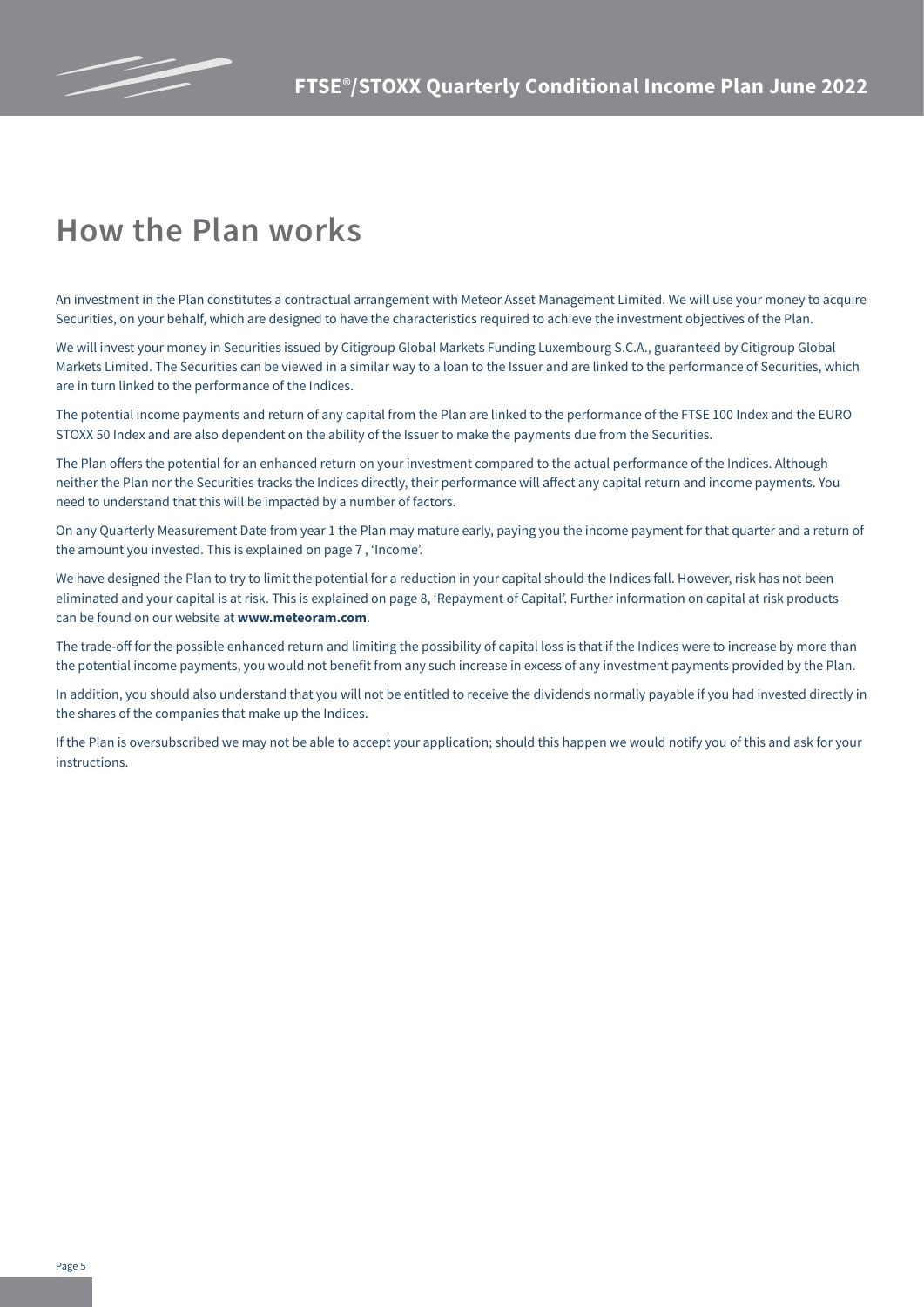

### **How the Plan works - continued**

#### **Factors that could influence the returns payable**

When investing in this Plan you must bear in mind that the risk to your capital and any income payable will be affected by a number of factors that shape how equity markets work. These can be wide ranging, and include events such as natural disasters and wars, through to political uncertainty and general economic changes, either here in the UK or on a more global basis.

Below is a list of the type of issues that can affect your investment:

- $\blacktriangleright$  How well, or badly, the UK and European economies are performing;
- ▶ Global economic conditions and how they impact the UK and Europe;
- ▶ Political instability or uncertainty which can make markets nervous and share prices fall;
- ▶ Impact of natural disasters the commercial impact of which can be to stop trade and cause share prices to fall;
- ▶ War/civil unrest/conflict;
- The supply and price of natural resources.

**It is impossible to accurately quantify the effect any of these issues would have, either in isolation or in combination, on your capital and any income payable under the Plan.**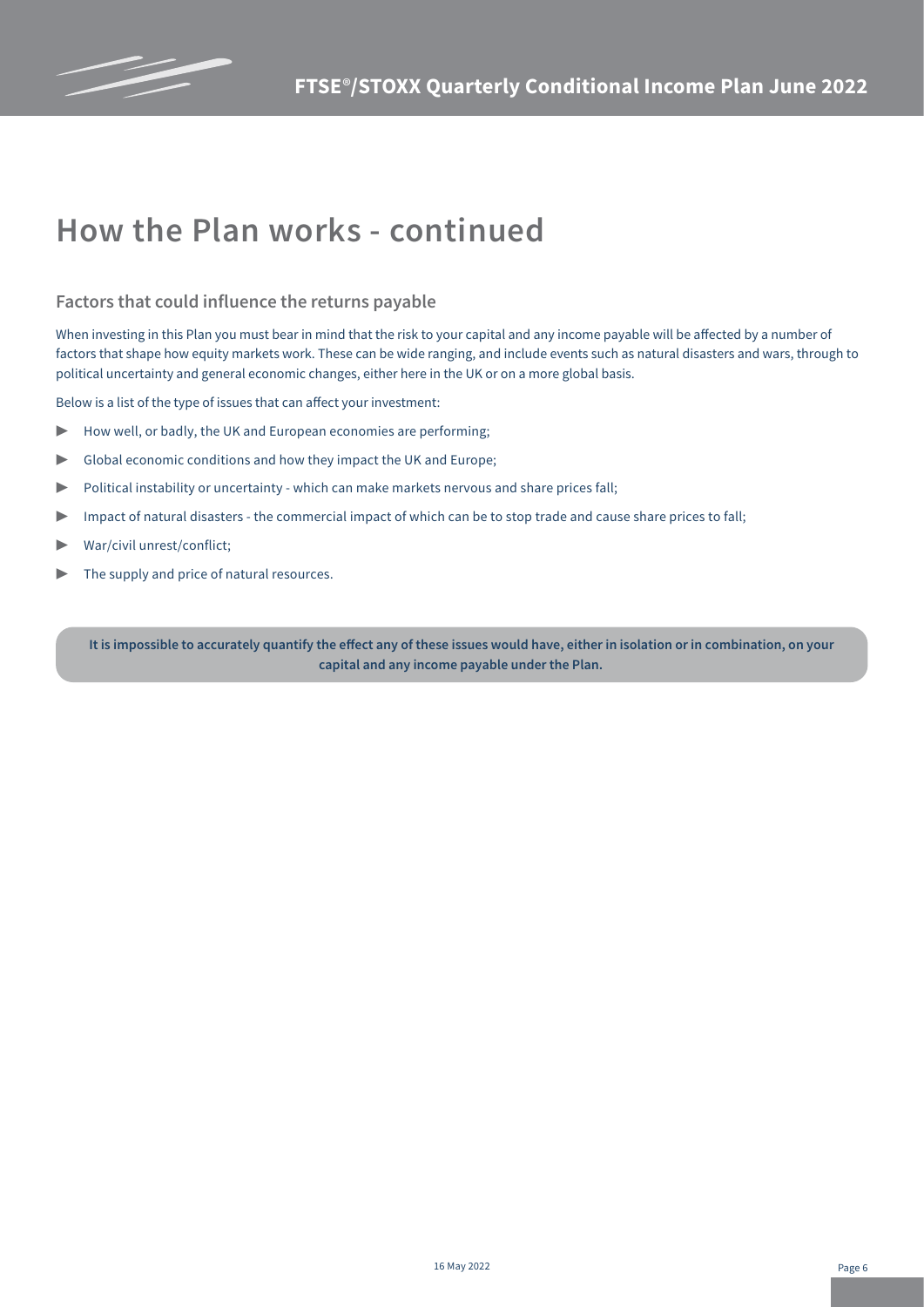

### **Income**

**How the income is calculated** 

Any income payable from the Plan is linked to the performance of the Indices. The Opening Levels of the Indices will be their Closing Levels on 29 June 2022.

We will compare the Opening Levels of the Indices with their Closing Levels on each Quarterly Measurement Date to determine if any income is payable for that quarter.

It is possible that income might not be payable in respect of some, or all, quarters and the Plan might not pay any income at all.

If the Closing Levels of both Indices on any Quarterly Measurement Date are at least equal to 80% of their respective Opening Levels, the Plan will pay a gross income of 2.25% for that quarter.

No income will be payable for a quarter if the Closing Level of one, or both, Indices is below 80% of its Opening Level on the Quarterly Measurement Date.

If the Plan runs for its full investment term, an income payment will be paid in respect of the final quarter if the Final Level of both Indices are at least equal to 80% of their respective Opening Levels.

The Plan could kick out from year 1, or on any subsequent Quarterly Measurement Date. This will occur if the Closing Levels of both Indices are at least 5% above their respective Opening Levels on a Quarterly Measurement Date. In this event, the income for that quarter will be paid but no further income payments will be payable thereafter.

If the Closing Levels of one, or both, Indices on a Quarterly Measurement Date are less than 5% above their respective Opening Levels, the Plan will remain in force.

Income payments due will be made up to 15 business days after a Quarterly Measurement Date. In all cases, any income payments will be made by bank transfer directly into your nominated bank account.

| <b>Quarterly Measurement Dates 1 to 3</b>                                                                                               |                                                                                                          |  |  |  |
|-----------------------------------------------------------------------------------------------------------------------------------------|----------------------------------------------------------------------------------------------------------|--|--|--|
| On a Quarterly Measurement Date, are the Closing Levels of                                                                              | The Plan provides an income payment of 2.25% for that<br><b>Yes</b><br>quarter and will remain in force. |  |  |  |
| both Indices at least equal to 80% of their respective Opening<br>Levels?                                                               | The Plan provides no income payment for that quarter and<br><b>No</b><br>will remain in force.           |  |  |  |
| <b>Quarterly Measurement Dates 4 to 31</b>                                                                                              |                                                                                                          |  |  |  |
| On a Quarterly Measurement Date, are the Closing Levels of<br>both Indices at least 5% above their respective<br><b>Opening Levels?</b> | The Plan provides an income payment of 2.25% for that<br>Yes<br>quarter and will mature early.<br>l No   |  |  |  |
| On a Quarterly Measurement Date, are the Closing Levels of                                                                              | The Plan provides an income payment of 2.25% for that<br><b>Yes</b><br>quarter and will remain in force. |  |  |  |
| both Indices at least equal to 80% of their respective Opening<br>Levels?                                                               | The Plan provides no income payment for that quarter and<br><b>No</b><br>will remain in force.           |  |  |  |
| <b>Quarterly Measurement Date 32 (Final Measurement Date)</b>                                                                           |                                                                                                          |  |  |  |
| Are the Final Levels of both Indices at least equal to 80% of their                                                                     | The Plan provides an income payment of 2.25% for quarter<br>Yes<br>32 and matures.                       |  |  |  |
| respective Opening Levels?                                                                                                              | The Plan provides no income payment for quarter 32 and<br>No.<br>matures.                                |  |  |  |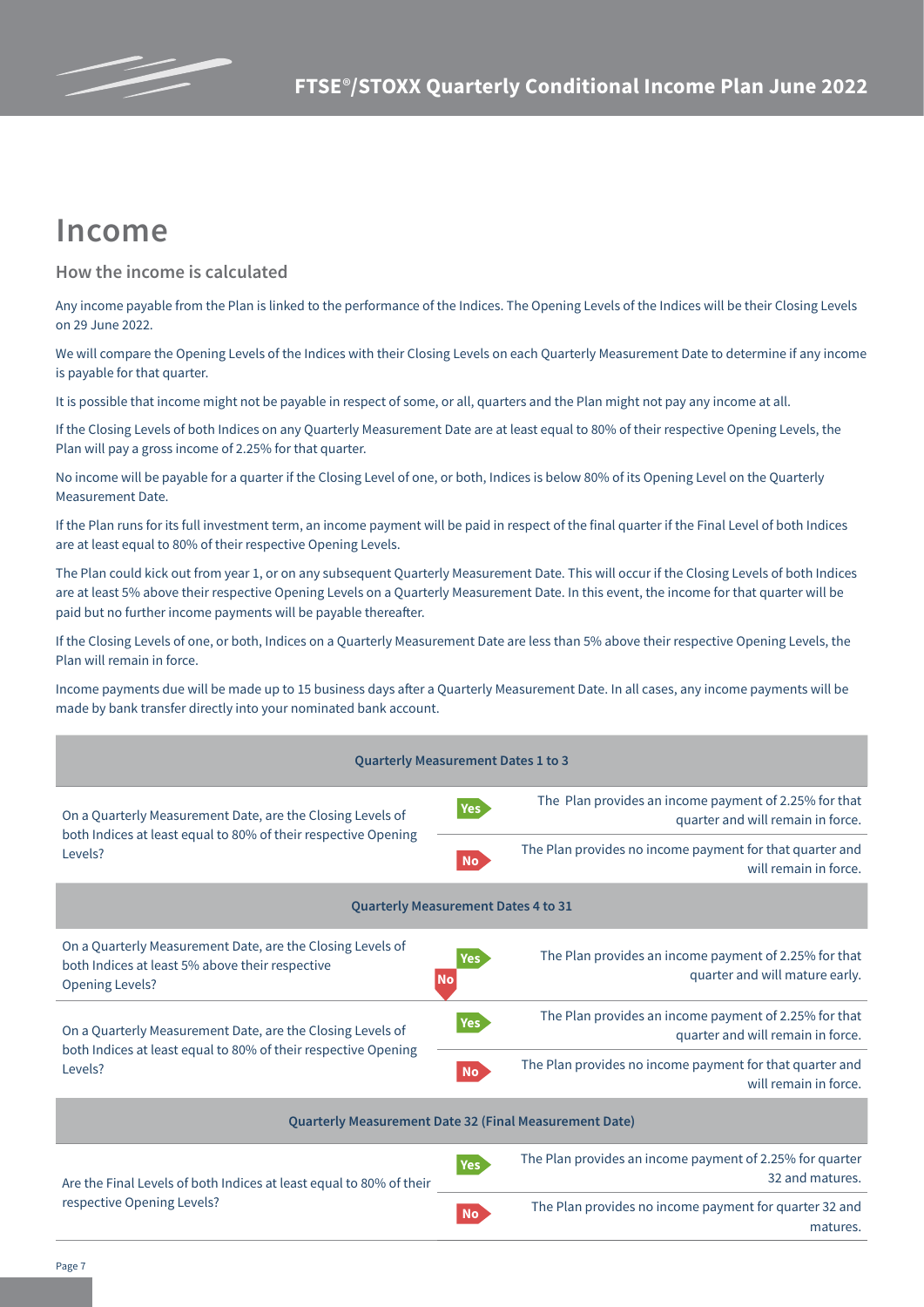

### **Repayment of Capital**

**How capital return is calculated**

If the Plan matures early at any Quarterly Measurement Date, the money you invested will be repaid in full.

If the Plan does not mature early, the return of your money at the Maturity Date will be based on the performance of the lower performing Index and may not be returned in full.

You will lose money if the Final Level of the lower performing Index is below 65% of its Opening Level.

The amount of money that you would lose will be the percentage by which the Final Level of the lower performing Index is below its Opening Level. In extreme circumstances you could lose all of your money. Due to the nature of the capital protection barrier, in cases of capital loss, the capital loss would be at least 35% of the money you invested.

The actual amount you would lose will depend on how prevailing market conditions have affected the levels of the Indices.

For example, if you invested £10,000 and the Final Level of the lower performing Index is 70% below its Opening Level, you will receive only £3,000 of the money you invested in the Plan.

If the Final Level of the lower performing Index is at least equal to 65% of its Opening Level, you will receive a full return of the money you invested.

The table below gives examples of the return of capital at maturity, based on a range of movements in the Indices.

#### **The table does not give predictions of what we believe you might receive. It is designed to illustrate how the return of the money you invest in the Plan is calculated. You should be aware that you could lose all of your money.**

#### **Return of your money based on the % by which the Final Level of the lower performing Index is below its Opening Level**

|                       | Repayment of capital on example amounts invested |         |         |         |         |
|-----------------------|--------------------------------------------------|---------|---------|---------|---------|
| <b>Index Movement</b> | £10,000                                          | £15,000 | £20,000 | £25,000 | £50,000 |
| $-10%$                | £10,000                                          | £15,000 | £20,000 | £25,000 | £50,000 |
| $-20%$                | £10,000                                          | £15,000 | £20,000 | £25,000 | £50,000 |
| $-30%$                | £10,000                                          | £15,000 | £20,000 | £25,000 | £50,000 |
| $-35%$                | £10,000                                          | £15,000 | £20,000 | £25,000 | £50,000 |
| $-40%$                | £6,000                                           | £9,000  | £12,000 | £15,000 | £30,000 |
| $-50%$                | £5,000                                           | £7,500  | £10,000 | £12,500 | £25,000 |
| $-60%$                | £4,000                                           | £6,000  | £8,000  | £10,000 | £20,000 |
| $-70%$                | £3,000                                           | £4,500  | £6,000  | £7,500  | £15,000 |
| $-80%$                | £2,000                                           | £3,000  | £4,000  | £5,000  | £10,000 |
| $-90%$                | £1,000                                           | £1,500  | £2,000  | £2,500  | £5,000  |
| $-100%$               | £0                                               | £0      | £0      | £0      | £0      |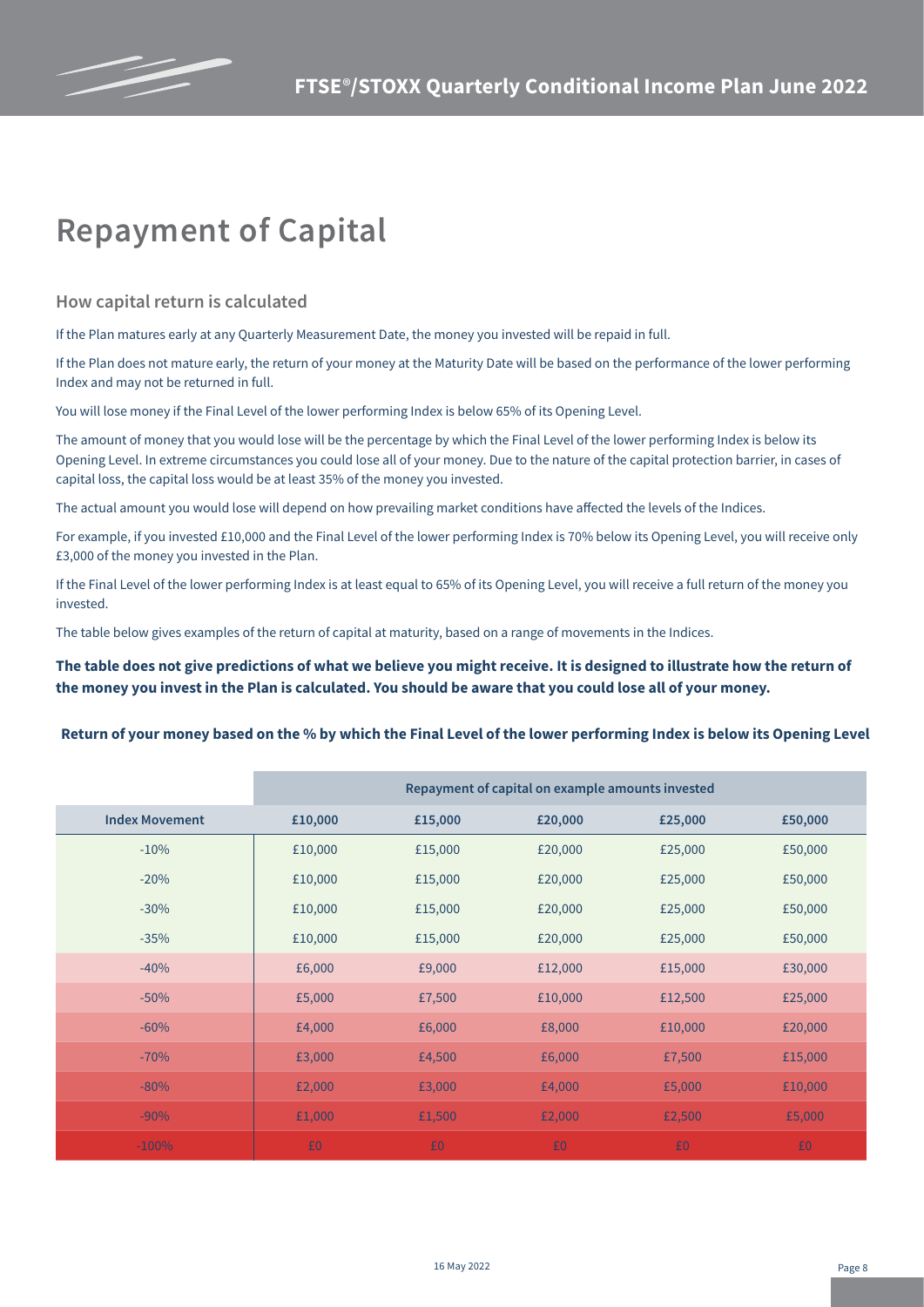

### **The Indices**

There are many indices established by different organisations, all of which are designed to convey to the world how different markets are performing. The returns under this Plan are dependent on the performance of the FTSE 100 Index and the EURO STOXX 50 Index.

- The FTSE 100 Index is made up of the top 100 UK listed companies by market capitalisation that operate across the whole marketplace, including banking, oil, pharmaceuticals, mining and retail. It currently includes companies such as BP, Tesco and GlaxoSmithKline.
- The EURO STOXX 50 Index is made up of 50 leading blue chip companies in the Eurozone. It currently includes companies such as adidas, BMW and L'Oreal.
- ▶ The Indices are based on market capitalisation and are capital value only indices, i.e., they do not make any allowance for the reinvestment of dividends.

It is important to remember that the value of stockmarket investments, such as shares and indices, can, and do, fall as well as rise. This can be clearly seen in the graphs overleaf. To help put these fluctuations in context, we have highlighted some global events that have affected the Indices.

The graphs show the movements in the Indices since January 1987, the earliest date where data for the Indices is available. You must remember that past performance should not be used as an indicator of future results. The results shown might have been achieved during investment conditions that are highly unlikely to be repeated.

At the date of this Brochure, the level of the FTSE 100 Index was around 7400. If the Index maintained this level at the Start Date, the Final Level of the Index would need to be lower than 4810 to trigger a capital loss at maturity.

At the date of this Brochure, the level of the EURO STOXX 50 Index was around 3700 If the Index maintained this level at the Start Date, the Final Level of the Index would need to be lower than 2405 to trigger a capital loss at maturity.

At the Start Date, the levels of the Indices will have changed and could be higher or lower and, consequently, the levels at which capital loss would be triggered will also change. We will inform you of the Opening Levels of the Indices and the levels to which the Indices will have to fall to cause a loss when we confirm the purchase of the Securities, shortly after the Start Date.

#### **Business Disruption, Market Disruption and Adjustment Events**

A number of events relating to the Indices, such as market disruption events, disruption modification or cancellation of any relevant Index, or change in laws or regulations, give the Calculation Agent, at its commercially reasonable discretion, the right to determine whether any adjustment to the Terms and Conditions of the Plan is required. Any such adjustment may affect the amount of income payments payable from the Plan. These adjustments may include, but are not limited to:

- adjustments to the Opening Levels and/or Final Levels;
- postponing the dates on which the Opening Levels and Final Levels are observed;
- substitution of the relevant Indices; and
- $\blacktriangleright$  early termination of the Plan.

As soon as practical, we will advise you of any adjustment to be made to the Terms and Conditions of the Plan.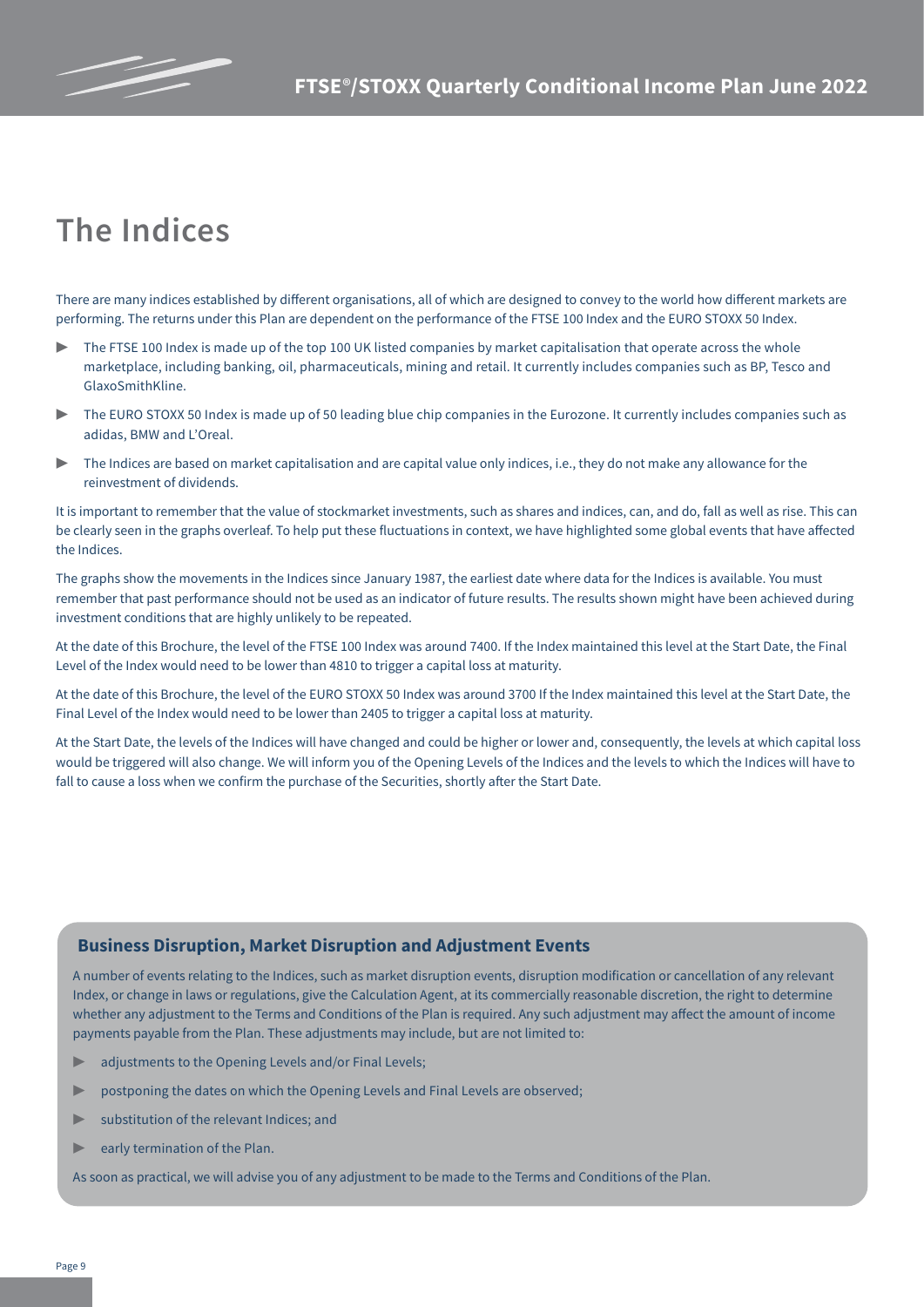

### **The Indices - continued**





**Past performance is not a reliable indicator of future performance and should not be used to assess the future returns or risks associated with this Plan.**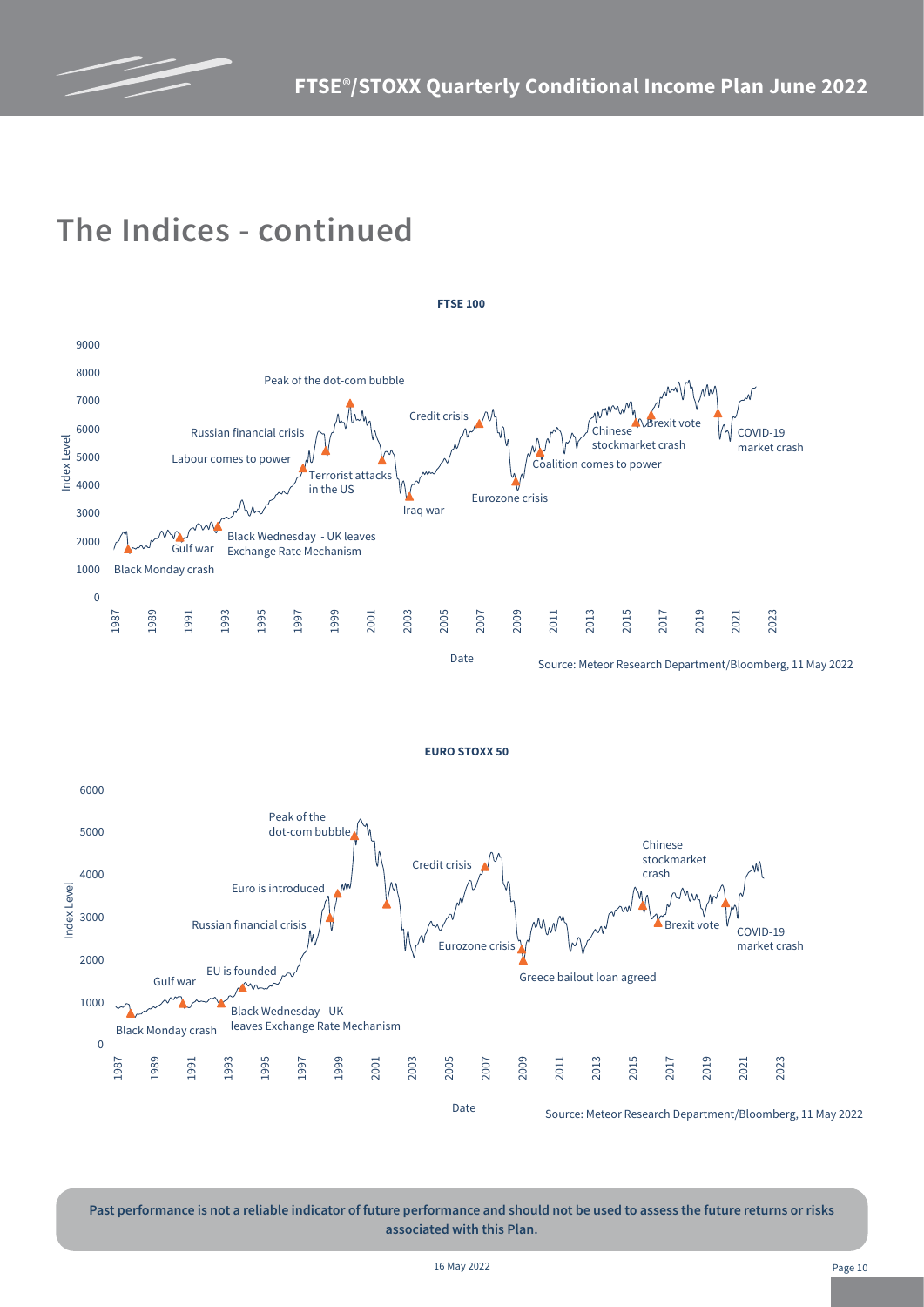

### **Selection of a counterparty**

When selecting a counterparty one of the factors you may wish to take into account is its issuer credit ratings. These are the opinions of a range of credit rating agencies regarding the security of a counterparty.

A high rating from one or more of the credit rating agencies is not a guarantee that a counterparty will meet its obligation to pay the amount due from the securities.

Fitch, Moody's and Standard & Poor's are independent ratings agencies that research and grade the ability of financial and other institutions to make the payments due from the securities issued and/or guaranteed by them.

Each rating agency describes and names its ratings in a different way. By way of example, Standard & Poor's highest possible rating is AAA, followed by AA and A. These three ratings along with their BBB rating are generally regarded as investment grade (i.e., of higher quality).

All of these ratings, except the AAA rating, can also be modified by a plus or a minus to give a counterparty's relative status within the grade; for example, A+, A, A- for the A rating. Ratings from BB downwards are provided in respect of other securities.

A rating outlook assesses the potential direction of a credit rating view over the intermediate term.

The term considered varies between credit rating agencies; Fitch looks at a 12 to 24 month period, Standard & Poor's a 6 to 24 month period, while Moody's says its outlooks are 'over the medium term'. In determining a rating outlook, consideration is given to any changes in the economic and fundamental business conditions.

An outlook is not necessarily a precursor of a rating change or future credit watch action.

- Positive means that a rating may be raised.
- Negative means that a rating may be lowered.
- ▶ Stable means that a rating is not likely to change.
- Under review means a rating may be raised or lowered in the short term.

Please refer to your financial adviser if you have any queries regarding credit ratings.

### **About Citigroup Global Markets Limited (CGML)**

Citigroup Global Markets Limited provides institutional brokerage services. The Company offers equity, fixed income, and commodity products across cash, over-the-counter (OTC) derivatives, and exchange traded markets, as well as investment banking capital markets and advisory services. Citigroup Global Markets serves customers worldwide.

#### **Source: Bloomberg, 5 April 2022**

#### **Relevant credit ratings and outlooks for Citigroup Global Markets Limited (the Guarantor)**

| Agency            | <b>Rating</b> | Date rating effective | Outlook       | Date outlook effective |
|-------------------|---------------|-----------------------|---------------|------------------------|
| Fitch             | $A+$          | 22/04/2020            | <b>Stable</b> | 12/05/2021             |
| Moody's           | A1            | 21/02/2019            | <b>Stable</b> | 21/02/2019             |
| Standard & Poor's | A+            | 16/12/2016            | <b>Stable</b> | 16/12/2016             |

#### **Source: Bloomberg, 10 May 2022**

**The credit rating of CGML is subject to change during both the offer period and the investment term. Any information on credit ratings of the Counterparty provided in this Brochure is correct at the time of publication. The credit ratings assigned to the Counterparty can change at any time without notice.**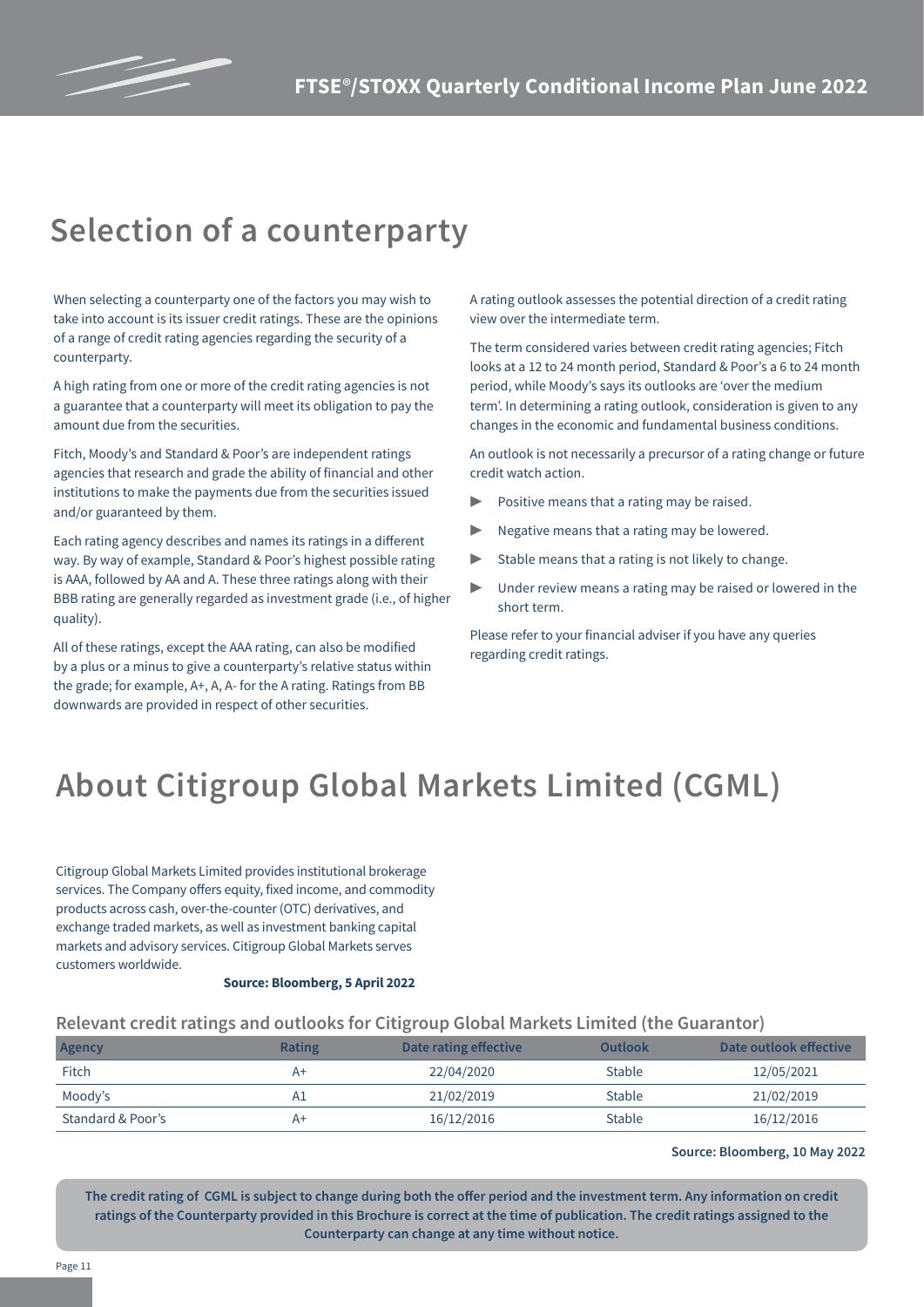

### **About Meteor**

As one of the largest structured product providers in the UK, we have consistently provided investors with compelling opportunities to achieve their financial goals over the last decade. As well as offering a standard range of structured products to the wider public, we also offer a bespoke arrangement service to satisfy individual client needs.

The professional relationships cultivated by our team are vital to the Company's success and have positioned us at the forefront of both institutional and individual investors' minds for the research, sourcing and construction of effective investment strategies. Our solutions embrace all major currencies and asset classes, including equities, commodities, real estate and alternative asset classes.

To us, treating customers fairly is more than just an FCA Principle; it is part of the sound foundation on which the business is built. We don't just believe in building a business relationship, we believe in building your trust.

Our aim is to produce literature that is clear and enables customers to easily understand how our plans work. We are committed to maintaining this transparency throughout the term of all of our plans.

Meteor Asset Management Limited (MAM) will act as Plan Manager, and will outsource the administration and safekeeping of client assets to Meteor Investment Management Limited (MIM). MIM was established for the specific purposes of administering Meteor's own plans and those we administer on behalf of third parties and for the keeping of all client assets.

Both companies are authorised and regulated by the Financial Conduct Authority. Meteor Asset Management Limited: Financial Services Register Number - 459325. Meteor Investment Management: Financial Services Register Number - 496880.

We do not offer financial advice or guidance on tax issues. However, we believe that it is important to seek such advice before you invest, to ensure that you choose an investment or deposit that is suitable for you.

**For more information, visit our website www.meteoram.com**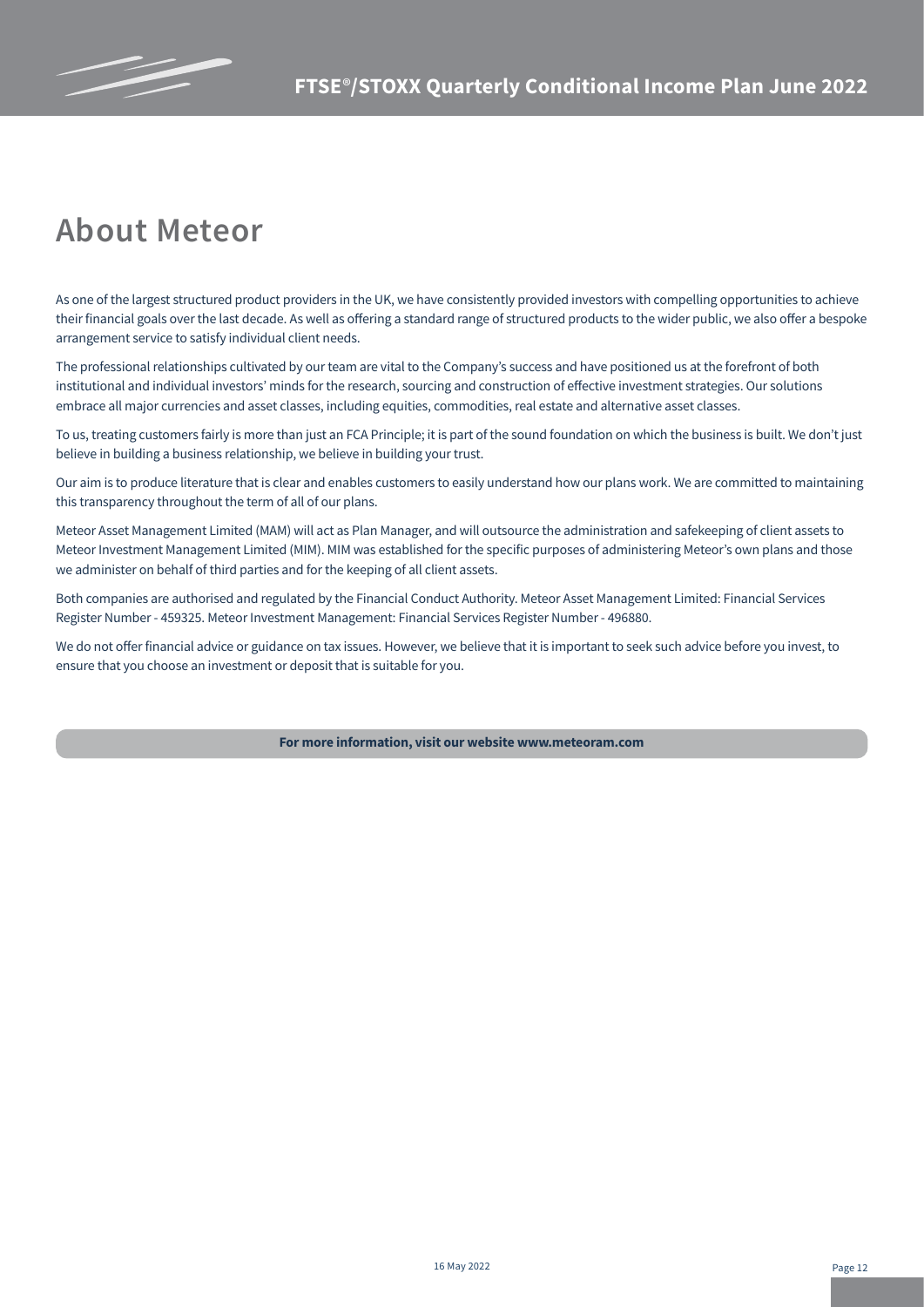

### **Anti-money laundering regulations**

Your financial adviser has to verify your identity for the purpose of anti-money laundering regulations and will probably have asked you for documentary evidence in order to fulfil this requirement. We are able to accept the verification provided by your financial adviser but we reserve the right to request additional information and/or documentation to satisfy our own anti-money laundering procedures.

We will also carry out an electronic data check to verify your identity. The check will be carried out using a reliable and reputable electronic database agency. This is not a credit check and will leave a different 'footprint' on your electronic record to that left by a credit check.

It is also important for us to know how you have accumulated the money you want to invest, to comply with these regulations. If appropriate, we will ask you to indicate the source of funds on the application form.

### **Taxation**

The information contained in this Brochure is based on our understanding of rates of tax, current legislation, regulations and practice. Please note that these are likely to change in the future and that changes could be backdated.

This is a general guide only. The information relates solely to United Kingdom taxation and is expected to apply to you if you are a UK tax resident investor who is the beneficial owner of your investment in this Plan. The statements are not exhaustive and do not constitute tax advice.

It is important that you consult your tax adviser concerning possible taxation and other consequences of making an investment in the Plan.

Any gains made from the investment by SIPPs, SSASs and other pension arrangement will usually be free of tax.

If you invest within an ISA, the returns will be tax free.

The values of any tax reliefs will depend on your individual circumstances and they could change at any time and could also be backdated.

When you invest in this income based product individually, jointly or via a trust, the gross income payments will be subject to Income Tax. You will be responsible for ensuring that you declare the receipt of any such income to your tax office and for the payment of any Income Tax that is due. The rate of tax payable will depend on your own circumstances and tax rates and practice at that time.

Based on current rates, basic tax payers would pay 20% income tax, higher rate payers 40% and additional rate taxpayers 45%.

The taxation of any gains on investments in the Plan made by companies, partnerships or other businesses will depend on the tax position of the organisation.

Further information about tax in the UK is available from the HMRC website at **www.hmrc.gov.uk.**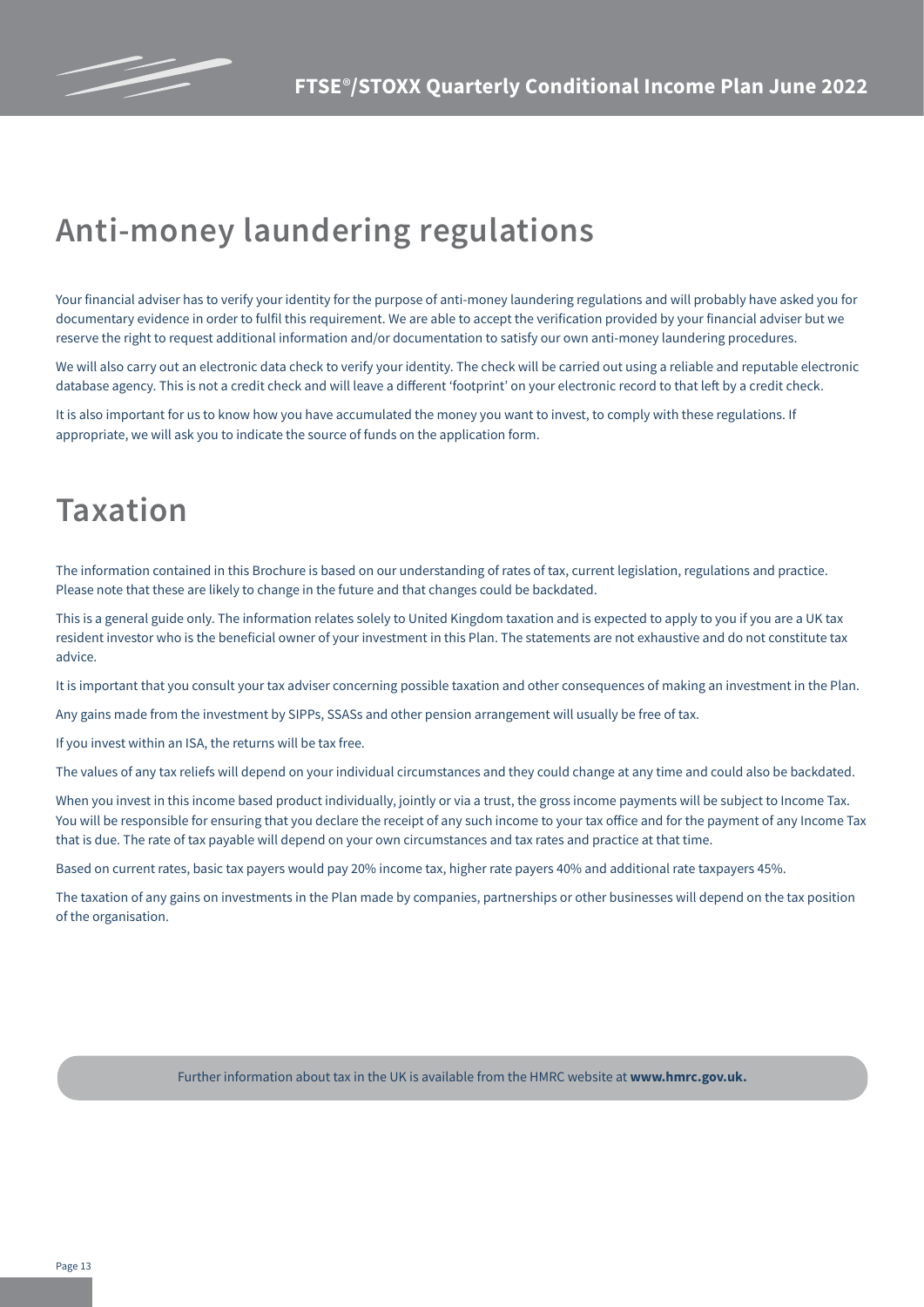

### **Keeping you informed**

In an increasingly electronic age we know that most investors are happy to receive online communications. Equally, we understand that some people still prefer paper format, and we are happy to communicate with our investors in whichever format best suits their requirements.

Where you open an account online you will receive an initial acknowledgement and an initial transaction statement from us by post. Thereafter, for the rest of the Plan term we will send all regular communications to you by email. To enable us to do this, we will need an up to date personal email address. If you would like us to use someone else's email address to communicate with you, for example a spouse or other family member, we will need you to sign to that effect on the Application Form. This is so that we are sure that you can receive the information we will send you - and for this reason it's important that you let us know if you change email address.

We will provide you with a username and password when your account is set up and you can change the password after you first log in. If you complete a paper application you will still have the option of receiving future communications online, by ticking the appropriate box on the Application Form.

Alternatively, if you want us to send regular communications in the post we will do so and there will be an initial charge of 0.25% for this service.

#### **After you've invested you will receive:**

- An acknowledgement of your application, a summary of your investment and a notice of cancellation, within 5 Business Days;
- Details of your investment, shortly after the Start Date:
- Half yearly statements, as at 5 April and 5 October;
- ▶ Any other important information about your Plan;
- ▶ Notification of impending maturity.

If you have selected online communications, you will be able to access details of your investment at any time, by logging onto the client section of our website at **www.meteoram.com** using your individual username and password. This online access also allows you to:

- Read your regular valuation statements;
- Review all transactions:
- Check current values and historic valuations;
- Receive product alert notifications;
- Look up product literature;
- $\triangleright$  See details of previous plans.

If you want to change the way we communicate with you, we will need a letter signed by all account holders. Please note that there could be a charge of up to 0.25% of your original investment if you change to paper-based communications.

For more information visit our website at **www.meteoram.com**

#### **Use of Personal Information**

We will collect and process information about you that you will give us by filling in forms, or by corresponding with us by phone, email or otherwise.

We hold and use this information because it is necessary to do so in order to establish, maintain and administer your investment with us, and pay you any benefits as they are due.

You have a number of rights under the data protection laws, full details of which can be found in the Terms and Conditions or on our website **www.meteoram.com**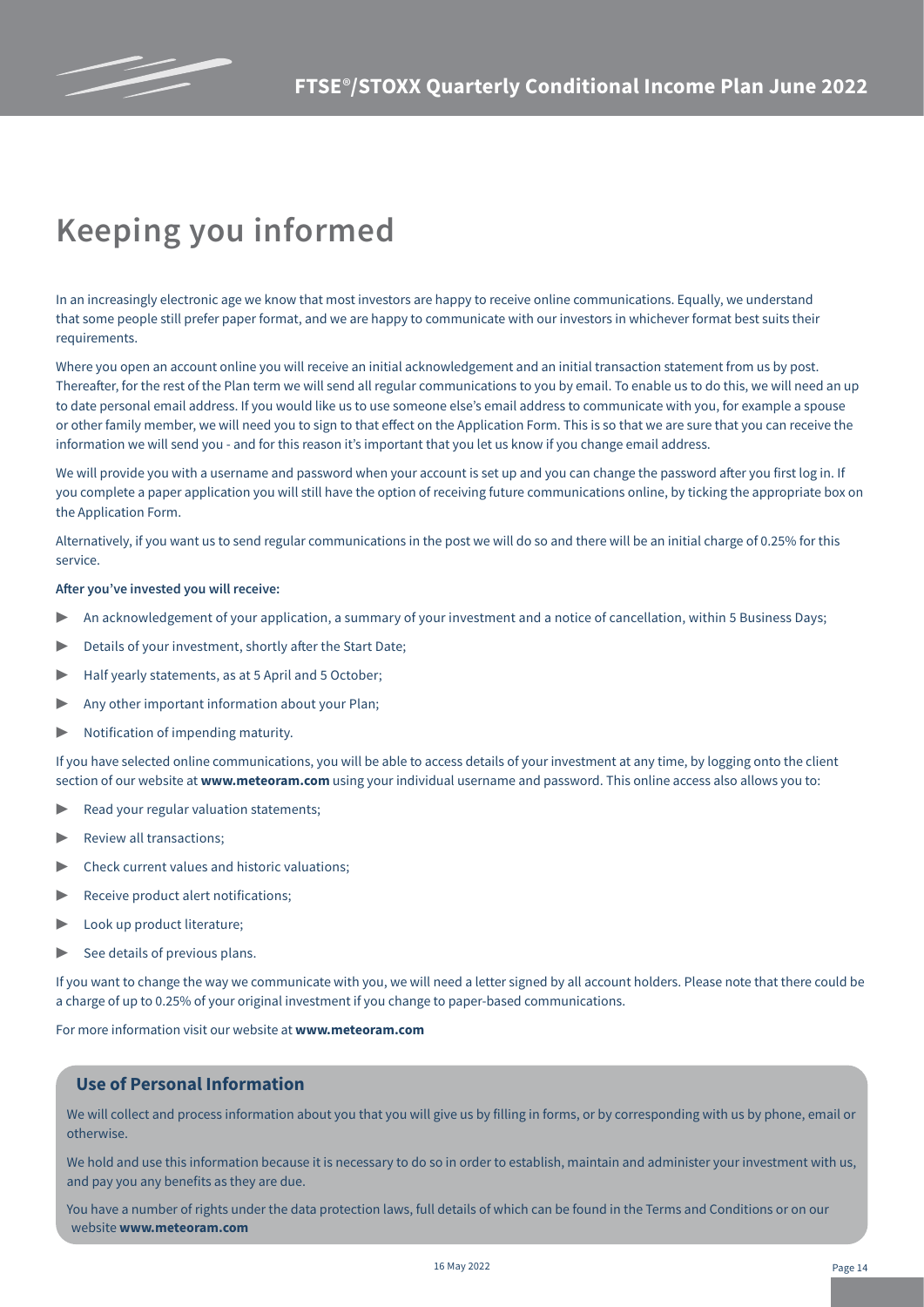

### **Administration charges**

The following table sets out administration charges over the full term of the Plan. Where a percentage is indicated, this will be a percentage of the money you invest in the Plan.

There are no ongoing management charges.

#### **Menu of charges**

| <b>Initial</b>                                                     | Charge        | <b>VAT</b> | Charge details                            |
|--------------------------------------------------------------------|---------------|------------|-------------------------------------------|
| Paper applications that request ongoing paper-based correspondence | 0.25%         | n          | On purchase of the Plan, or later request |
| Sale or transfer prior to maturity                                 |               |            |                                           |
| Encashment of Plan                                                 | £150          | v          | On encashment                             |
| ISA transfer to another ISA manager                                | £150          | v          | On transfer                               |
| <b>Other potential Services and Charges</b>                        |               |            |                                           |
| CHAPS payment (including after maturity)                           | £35           | ٧          | On payment                                |
| Unpaid cheque                                                      | £40           | ٧          | On debit from our account                 |
| Copy of taped call                                                 | £40           | V          | On request only                           |
| Stamp duty reserve tax or other financial transaction tax          | As chargeable |            |                                           |
| Re-registration to new owner                                       | £40           |            | On re-registration in our records         |

### **Compensation Arrangements**

If the Counterparty fails to meet its obligations to pay to us the amount due from the Securities and you lose the money you invest in the Plan, or any income payments to which you would otherwise have become entitled, you will not, for this reason alone, be entitled to compensation from the FSCS.

Meteor Asset Management Limited and Meteor Investment Management Limited are covered by the FSCS. Therefore, you may be entitled to compensation from the FSCS in the event that we are declared to be 'in default' and you have suffered a loss as a result of Meteor's actions or negligence. In this event, the compensation limit is currently £85,000 per person. If the level of your claim against us is greater than £85,000 you would not be covered for the excess.

We currently use a range of banks to hold Client Money. You may be eligible to make a claim if any of the banks we use, or may use in the future, becomes insolvent whilst holding your money, prior to the purchase of the Securities or pending payment to you of the amounts received at the maturity or earlier redemption of the Securities.

In this event, the compensation limit is currently £85,000 per person and this applies to all deposits you hold with the insolvent bank and any other member of its group. You would not be covered for any excess amount over the compensation limit.

Many banking groups use several brands, which means the total investments you hold within a group will count towards one compensation limit. You can look up details of banking and savings groups on the FCA website: **https://www.bankofengland.co.uk/prudentialregulation/authorisations/financial-services-compensation-scheme**

**If you have any queries you may wish to contact the FSCS at: Financial Services Compensation Scheme P.O. Box 300 Mitcheldean GL17 1DY Telephone: 0800 678 1100**

**Note: The FSCS website suggests that its contact form is the quickest way to get in touch with them. The contact form can be located on the FSCS website at https://www.fscs.org.uk/contact-us/**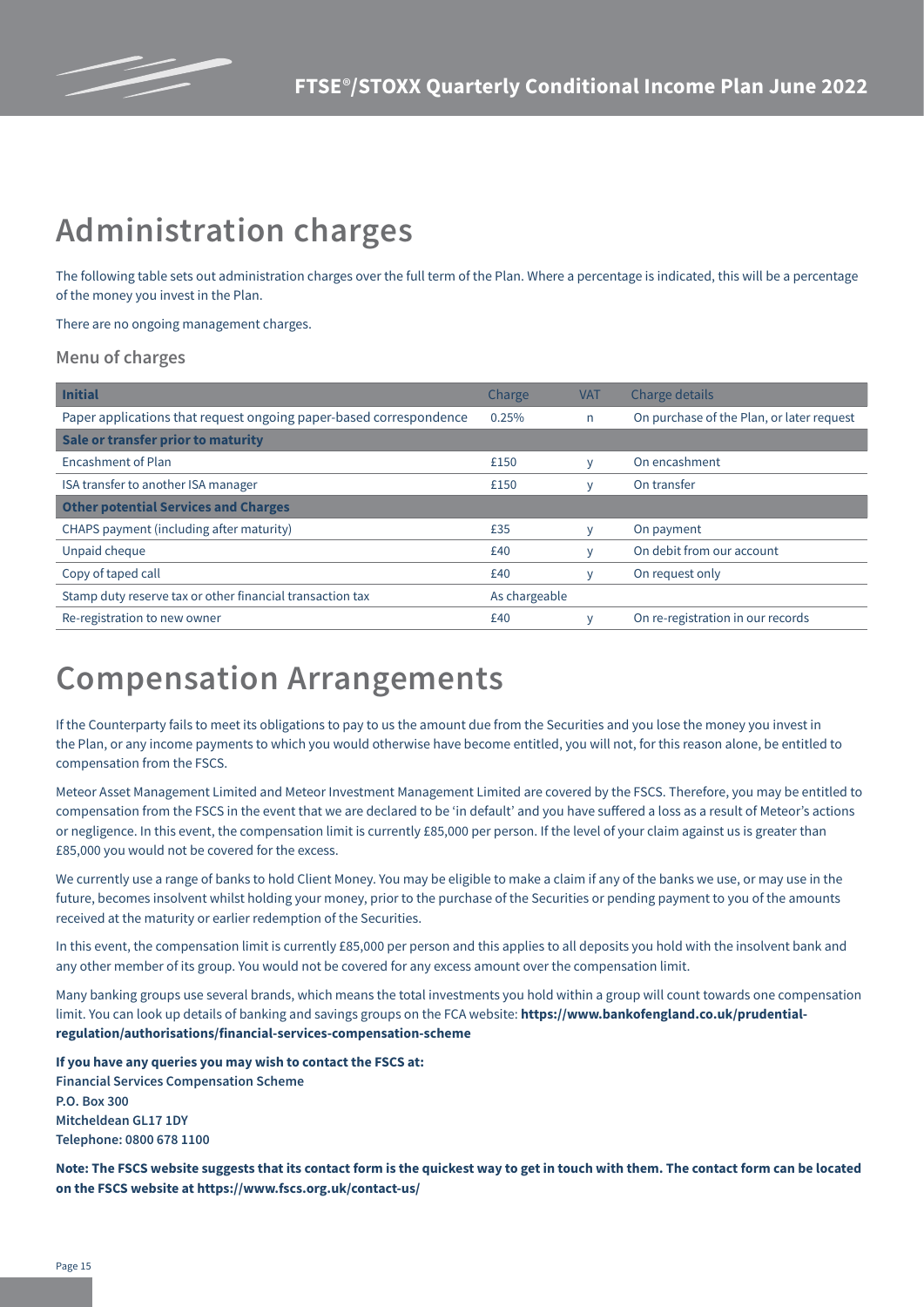

### **Risks**

#### **Cancellation risks**

- If you change your mind about investing after the Securities have been purchased, you will only get back the value of the Securities when they are sold, which will be less than your original investment.
- If we pay an adviser charge to your financial adviser on your behalf and you subsequently change your mind about investing, you will be responsible for obtaining any refund which may be due to you from your adviser.

#### **Concentration risk**

The Plan should only be considered as part of your overall investment portfolio. You should only put a portion of the money you have available for investment into any one product or plan, to avoid over exposure to a counterparty or plan type.

#### **Inflation risk**

Any inflation will reduce the real value of your investment over time.

#### **Investment risks**

- Should the Indices increase by more than the returns provided by the Plan, you would not receive the benefit of any additional income payments above that provided by the Plan.
- ▶ If the Plan is oversubscribed, the purchase might not be completed for you. As we near capacity we will flag this on our website at **www.meteoram.com**.
- The value of the Securities that back your Plan may vary significantly throughout the life of the investment. Whether you decide to sell a Security at its prevailing value during its life, or whether you wait until maturity, you could receive back significantly less than you invested.
- The value of the Securities that back your Plan will be initially impacted by any charges or costs that were built into it. Subsequently, factors such as, but not limited to, movements in interest rates, the performance of the Indices, and the creditworthiness of the Counterparty will all affect the price of a security.
- ▶ The Opening Levels of the Indices apply on the Start Date of the Plan and not the date on which you apply for the Securities. The levels may vary significantly between these dates.
- When the Plan matures you might not be able to reinvest the proceeds to achieve the same, or similar, level of income.

#### **ISA transfer risks**

- If you wish to transfer an existing ISA this must be done in cash, which means your existing ISA manager will sell your investment. Your existing ISA manager may also charge you an exit or transfer fee.
- You could lose some interest if you transfer a cash ISA and decide not to wait for the expiry of any notice period.
- $\blacktriangleright$  If you transfer a stocks and shares ISA there is the potential for loss of investment growth if markets should rise while your transfer remains pending.
- ▶ We have a deadline for receipt of ISA transfer applications, to allow time for us to receive the proceeds from your existing ISA Manager. However, if they do not send us the funds you have requested before the Start Date we will not be able to purchase the Securities on your behalf.
- If you have elected to pay an adviser charge and have asked us to pay that fee to your adviser on your behalf, this could reduce the amount invested with the tax advantages of an ISA.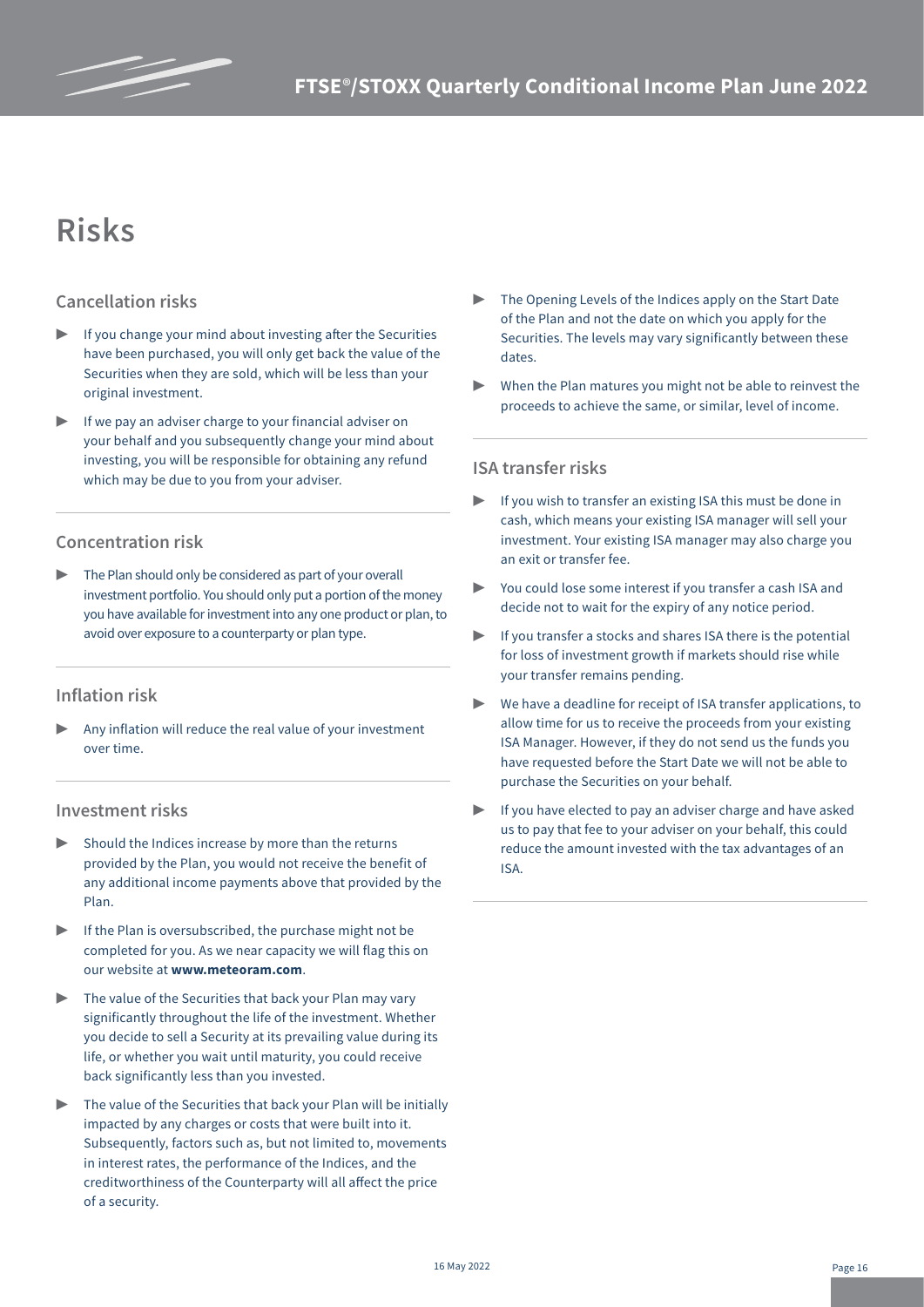

### **Risks - continued**

#### **Liquidity risks**

- You should have other savings that you can access immediately to meet any emergency cash needs.
- The terms of the investment may permit the Counterparty to delay, reduce or withhold payments. These provisions are not intended to circumvent what is legally due to you but are intended to cover unforeseen events which affect your return from the Plan, for example, a suspension or delay in receiving prices.
- The Calculation Agent intends to make a market in the Securities on a regular basis under normal market conditions, but the Issuer does not commit, and is under no obligation, to make any market in the Securities.

#### **Market risk**

- External factors could affect national economies, regions or an asset class and cause a fall in value of the Securities held in your account or in extreme cases, the collapse of the Counterparty. Please see page 6 for further information on factors that could influence the returns payable under the Plan.
- In the event that a Business Disruption, Market Disruption or Adjustment Event occurs (see page 9), the Securities may be subject to such changes as are agreed between the Counterparty and Meteor or terminated by the Counterparty, and in either such case the income payments applicable to such Security may be varied by the Counterparty, in its commercially reasonable discretion.

#### **Pricing risk**

The Calculation Agent may not be able to quote regular prices making it difficult to value your investment and delaying any early encashment request you may make.

#### **Product risk**

The design of the Plan could produce a return that is lower than a direct investment in the Indices or may produce no income at all.

#### **Tax risks**

- ▶ Before investing in this Plan you should conduct independent investigation and analysis regarding the tax treatment of the investment to evaluate the merits and risks of the Plan.
- $\blacktriangleright$  Tax risks include, without limitation, a change in any applicable law, treaty, rule or regulation or the interpretation thereof by any relevant authority which may adversely affect payments in respect of the investment.
- The values of any tax reliefs will depend on your individual circumstances and could change at any time and those changes could be backdated.
- You should note that the levels and bases of taxation would change in the future and these changes may be backdated.
- You should carefully review and consider the investment in light of your personal circumstances and also consider whether you should consult your own tax adviser.
- ▶ Re-registration of this investment to a new holder may alter the tax implications indicated on page 13.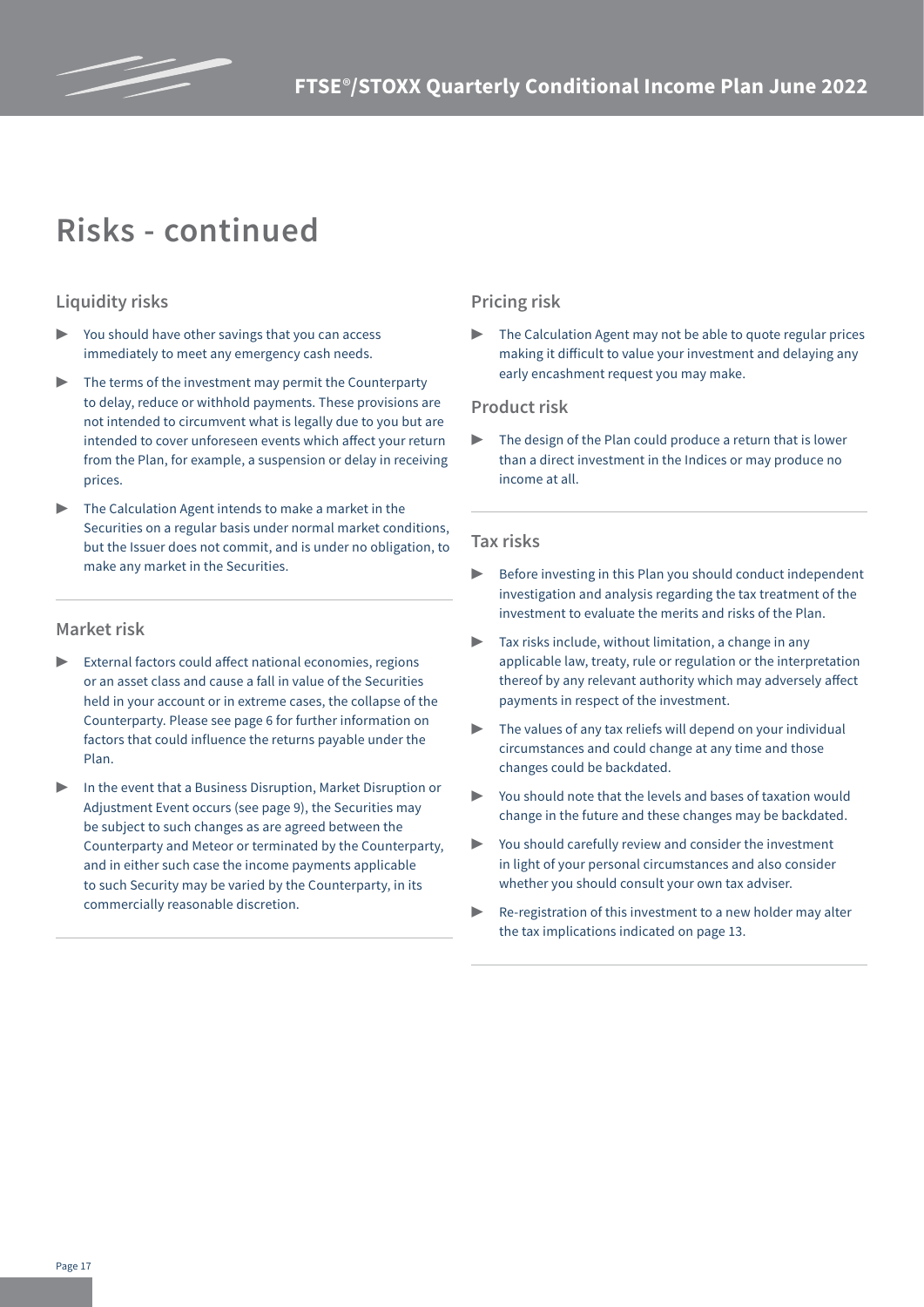

### **Frequently asked questions**

#### **What is my commitment?**

To understand the potential benefits and risks associated with this Plan.

#### **Should I see a financial adviser?**

We believe that it is important that you make sure that the Plan is right for you. We do not provide financial advice and recommend that you take advice from a financial adviser before deciding whether to invest in this particular Plan. You should also speak to a specialist tax adviser if you require advice on tax.

#### **How can I access information on my online Account?**

You can access details of your investment, including transaction details and valuation, by logging on to the client section of our website at **www.meteoram.com** using your individual username and password, which we will provide once your Account is set up.

#### **Can I change my mind about investing?**

Yes, you can. When we acknowledge your application we will send you a 'Notice of Your Right to Change your Mind'. You have 14 days from the day you receive this to send it back to us. However, if we receive your request to cancel your investment after the Securities have been purchased, you will get back less than you invested. If we pay an adviser charge to your financial adviser on your behalf and you subsequently change your mind about investing, you will be responsible for obtaining any refund which may be due to you from your adviser.

#### **What happens if a plan is oversubscribed or does not proceed?**

If your money cannot be invested into the Plan for either of these reasons, we will notify you of this and ask for your instructions.

#### **Can I encash/transfer a plan before maturity?**

In normal market conditions you can, although when your Securities are sold the price is likely to be less than the price you initially paid. You will also be charged an administration fee for early encashment or a transfer fee.

#### **What should I do if I have a complaint?**

- In the event you wish to complain at any time about this Plan, or the service you have received, you may do so by contacting the Compliance Officer, Meteor Asset Management Limited, 55 King William Street, London, EC4R 9AD or by telephoning 020 7904 1010.
- ▶ We will keep you informed during the investigation process and will notify you of our conclusions and explain how these have been reached.
- If you are not satisfied with the way we have dealt with your complaint you can complain, free of charge, to the Financial Ombudsman Service at: Exchange Tower, London, E14 9SR Telephone: 0800 023 4567 Website: **www.financial-ombudsman.org.uk** Making a complaint does not prejudice your right to take legal action.
- Full details of our complaint procedure are available upon request.
- We would draw your attention to the fact that the value of investments can shift unpredictably, and can fall as well as rise and that such a fall is not, in itself, usually a valid reason for complaint.

#### **How are adviser charges managed?**

If you ask us, we will pay any adviser charge due to your adviser.

This will be paid by deducting the amount you have agreed with your adviser from the amount you have sent us for investment. You should note that this will reduce your investment amount.

We will confirm to you the amount of the charge you have asked us to deal with. You may amend or cancel this instruction in writing.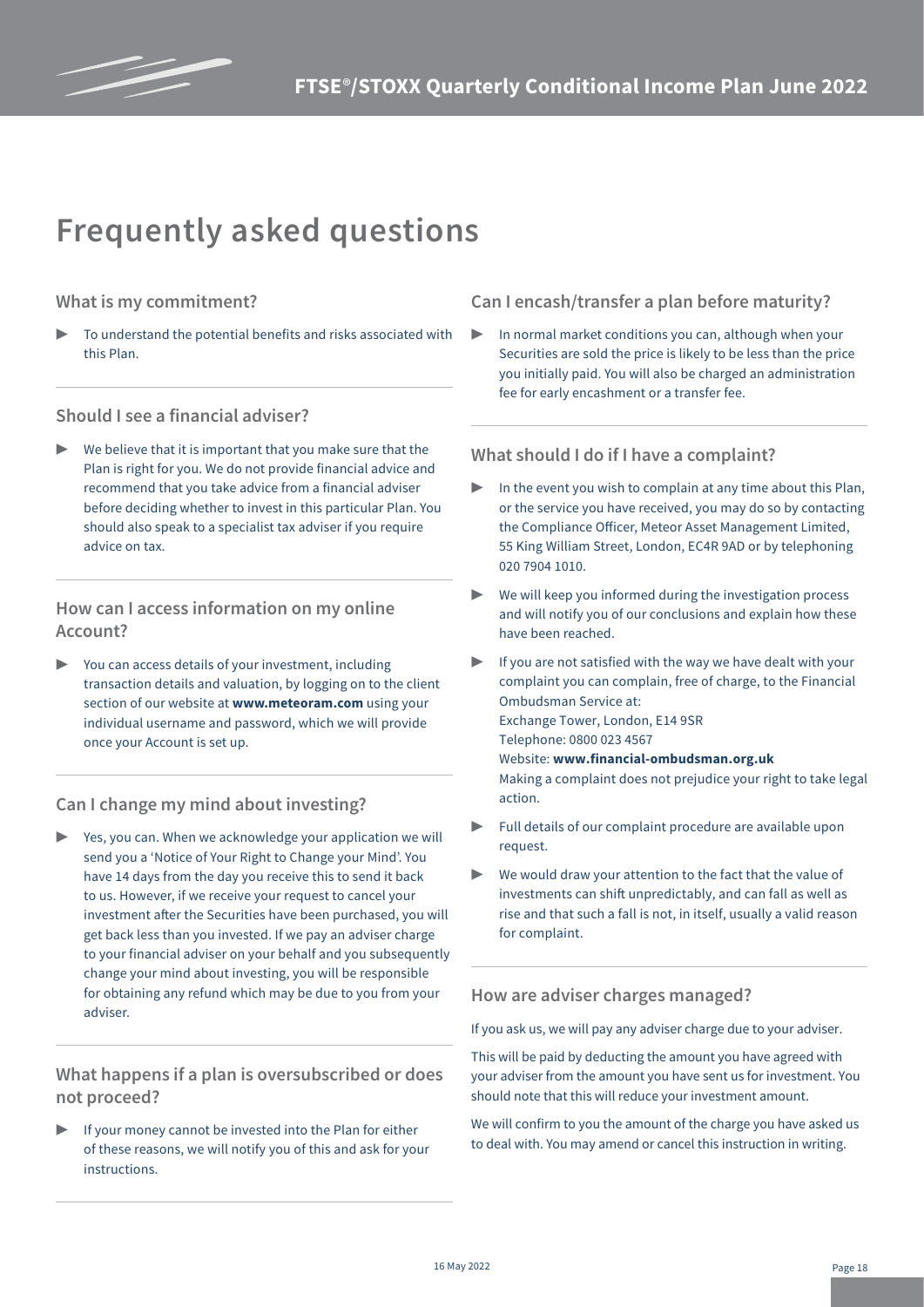

### **Frequently asked questions - continued**

#### **What happens to my money:**

#### **Before the Plan Manager purchases the Securities for my Plan?**

- ▶ Cleared funds received during the offer period will be held until the purchase date in the client account of Meteor Investment Management Limited and your money never forms part of our assets. No interest will be accrued to the Start Date of the Plan.
- Any adviser charge you have asked us to pay to your adviser, will be deducted from the money you have paid to us once it has cleared and paid to your adviser.

#### **After the Plan Manager has purchased the Securities?**

- $\blacktriangleright$  The money that you invest will be used to buy the Securities that are designed to provide the capital and income payments explained in this Brochure.
- The terms of the Securities are fixed at outset so there is no ongoing investment management.
- The Securities will be held in the name of 'Meteor Nominees Limited' and will be held by our Custodian, which is currently BNP Paribas Securities Services. You will remain the beneficial owner of the Securities purchased on your behalf.

#### **When the Securities have matured?**

- Once we receive your maturity proceeds from the Counterparty we will credit the funds into your Account. This will be held as Client Money and no interest will be paid on this amount.
- The maturity value will be available within 15 Business Days of a Measurement Date in the event of an early maturity, or on the Maturity Date, if the Plan runs for the full term.
- However, we will not make any payment until we have received your written instruction and will therefore continue to hold your money until you advise us whether you wish to take the cash value or reinvest.

#### **What happens to my ISA transfer if a plan is oversubscribed or does not proceed?**

For ISA transfers, we will endeavour to return the cash to your previous ISA Manager. Alternatively, we will await your written instruction to either invest in a different Meteor plan or transfer to another ISA Manager, if possible.

#### **What happens when the Plan matures?**

- About three weeks before maturity we will write to you via your adviser to provide full details of the position so that your adviser can discuss this with you.
- We will also alert you to an impending maturity.
- If you do not have an adviser we will provide the information directly to you.

#### **What happens to the Plan if I die?**

- We will require a death certificate and any supporting documentation so that we can administer your investments, in accordance with instruction by your personal representatives. We will provide a valuation as at the date of death and will outline the options available, which will include re-registering the Plan to a new owner so that it can be held until maturity.
- Where a plan is held jointly by two or more holders, the investment will be the joint property of all the holders and, following proof of death of the relevant holder, all instructions must be authorised by all the remaining joint holders.
- If your Plan is an ISA and you die leaving a surviving spouse or civil partner, they may be able to make a subscription to an ISA based on the value of your ISA at the date of your death. Such a subscription would not count towards the ISA subscription limit in the year that it is paid. The facility is subject to certain eligibility criteria and any subscription must be made within certain time limits. In the event of this circumstance, we will write to your personal representatives with full details of the eligibility criteria, how much can be subscribed, how the subscription can be made and any time limits that apply.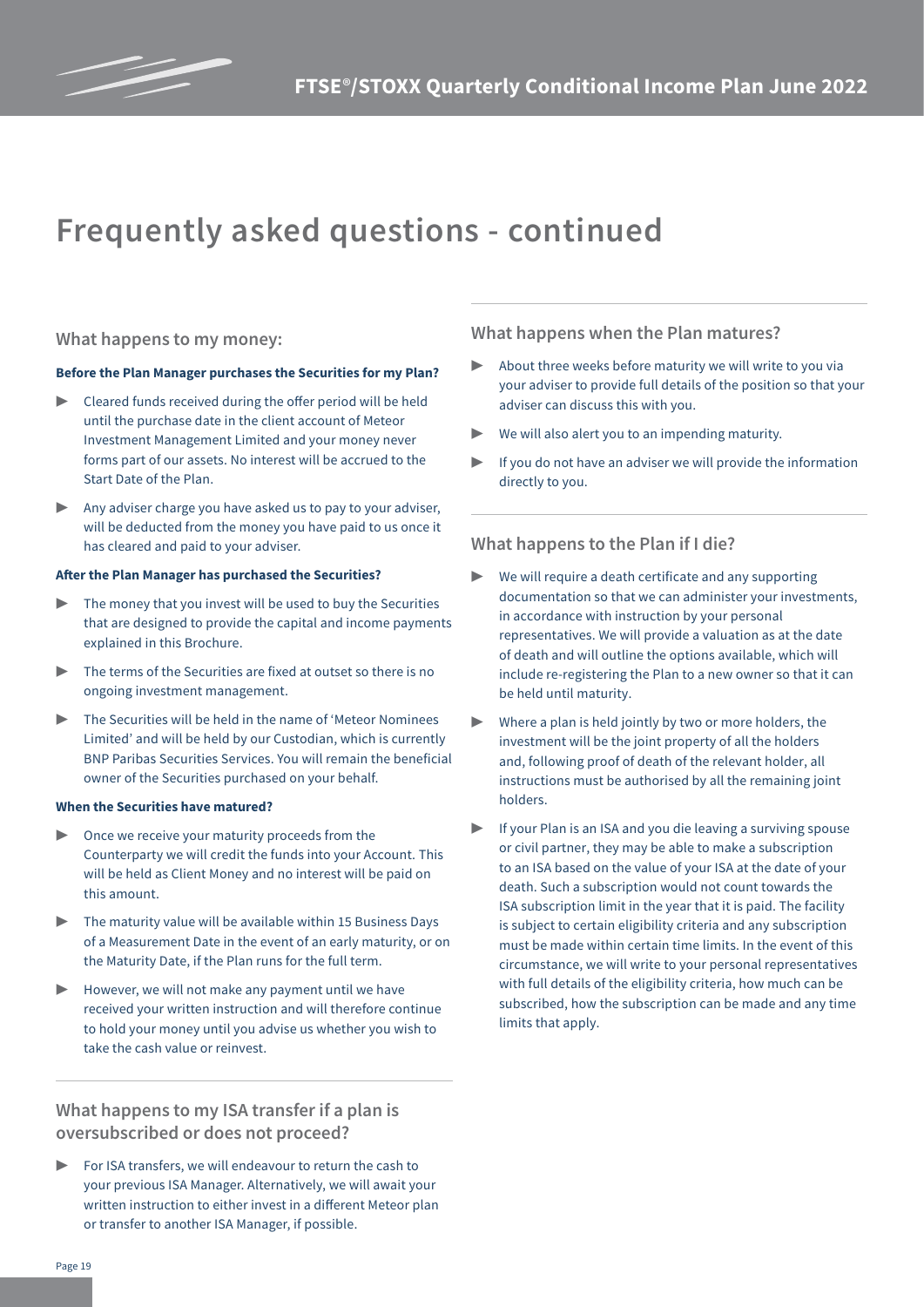

### **Investing**

- $\blacktriangleright$  Before you decide to invest it is important that you understand the nature of the investment.
- Before investing please ensure you have read the Base Prospectus which can be found in the Document Centre on our website at **www.meteoram.com**.
- The minimum you can invest is £5,000.
- You can apply online or by completing and submitting a paper based Application Form.
- ▶ Please complete the Application Form fully, as we need all relevant information to proceed with your investment. We will retain the information you provide to set up and administer your investment and will do so in accordance with the strict requirements of data protection legislation.
- If you are a SSAS, trust, charity or other legal entity, please add your Legal Entity Identifier.
- Please take care to complete the Adviser Charging section of your application form, as this will be the basis of any payment we make to your adviser on your behalf.
- ISA transfer applications must be received by us by the 'ISA transfer application' date to allow us sufficient time to instruct the current ISA Manager and for them to complete the transfer of funds to us.

#### **Payment**

- Please send funds via electronic bank transfer. If your bank is operating Confirmation of Payee, it should confirm that you are paying **'Meteor Investment Management Limited'.** The details you require are: Meteor Investment Management Limited Client Account HSBC Bank plc - Queen Victoria Street Branch Sort Code: 40-05-30 Account Number: 13692752 IBAN: GB21MIDL40053013692752
- ▶ Alternatively, cheques can be made payable to **'Meteor Investment Management Limited Client Account'**. We highly recommend against this option as cheques increase the risk of delays and failures in your application.
- Application forms accompanied with a cheque must be received by the 'Application with cheques' date, to allow sufficient time for the cheque to clear.
- Your completed Application Form and cheque should be sent to your financial adviser or directly to us at 55 King William Street, London, EC4R 9AD.

**We do not offer financial advice or guidance on tax issues. However, we believe that it is important to seek such advice before you invest, to ensure that you choose an investment which is right for you.**

#### **This Plan may be held:**

#### **By individuals**

As an individual, jointly, or on behalf of a child under the age of 18.

#### **By pension arrangements**

The trustees, subject to the terms of your scheme, can hold plans as a permitted investment within any type of pension arrangement, including a SIPP and a SSAS.

#### **By trustees/companies/partnerships**

Subject to relevant articles of association permitting such an investment.

#### **As Individual Savings Accounts (ISAs) and ISA transfers**

Individual Savings Accounts (ISAs) were launched in the UK in 1999 to encourage people to save. They allow you to save and invest without paying any tax on returns you make from your investment in the Plan. Because of the tax advantages there is a limit on the amount that you can subscribe to ISAs in any one tax year. The subscription limit for the 2022/23 tax year is £20,000.

There are four types of ISA - a cash ISA, a stocks and shares ISA, an Innovative Finance ISA and a Lifetime ISA. In a tax year you may invest in any type of ISA, or a combination, as long as the overall subscription limit for the year is not exceeded. However, you may not subscribe to more than one of each type of ISA in the same tax year.

You are also able to invest in an ISA by transferring the value of an existing ISA or ISAs to a new ISA manager. The ISA which receives the transfer does not have to be the same type of ISA as the transferring ISA. The minimum value for ISA transfers to this Plan is £5,000, with no maximum limit.

It is possible for the spouse or civil partner of a person who has died whilst holding an investment in an ISA or ISAs to make additional ISA subscriptions over the annual subscription limit. Please refer to "What happens to the Plan if I die?" on page 19 for further details.

**The Plan is available to residents of the United Kingdom only. If you become a resident of the United States, please inform us.**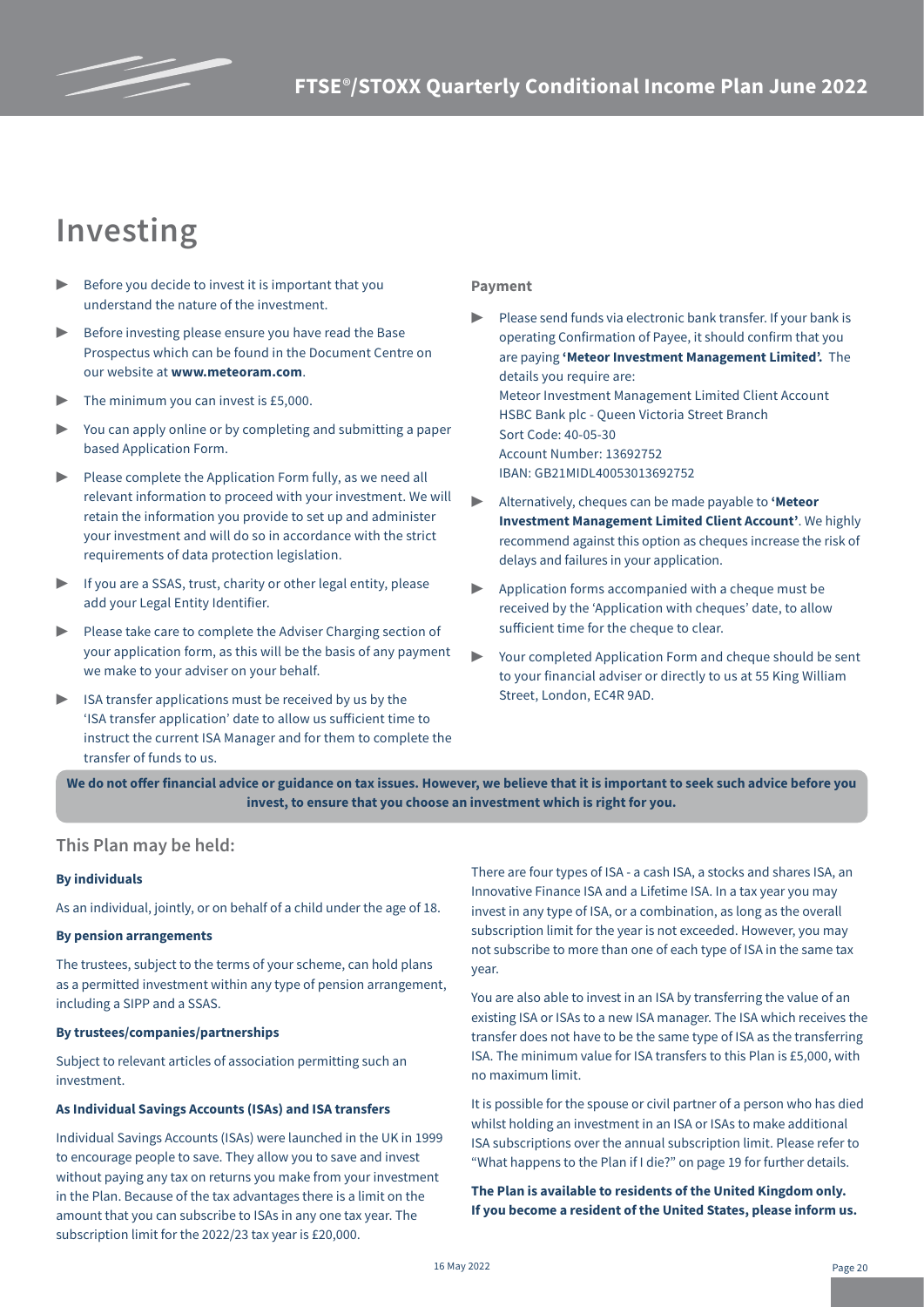

### **Glossary**

**Application Form –** the form that you must complete, for a Direct Investment, stocks and shares ISA or an investment by a pension fund, company or charity to be opened.

**Base Prospectus –** Notes issued under Base Prospectus No. 2 (UK) ("Base Prospectus") dated 3 December 2021.

**Brochure –** this document.

**Business Day –** any day other than a Saturday, Sunday, bank holiday or other UK public holiday.

**Calculation Agent of the Securities –** Citigroup Global Markets Limited.

**Client Account –** all client bank accounts are designated as such in the account name with the words 'client account', in order to distinguish those accounts from any of Meteor Investment Management's own bank accounts held with the same credit institution.

**Client Money –** means money that we hold for you in the course of carrying on designated investment business.

**Closing Levels –** the official closing levels of the Indices.

**Counterparty –** Citigroup Global Markets Limited.

**Direct Investment –** an investment in the Plan not qualifying as a stocks and shares ISA.

**Final Levels –** the Closing Levels of the Indices on 1 July 2030.

**Final Measurement Date –** 1 July 2030.

**Financial Conduct Authority –** the FCA.

**Financial Services Compensation Scheme** – the FSCS.

**Financial Services Register –** a public record of all the firms and individuals regulated by the FCA.

**Guarantor -** Citigroup Global Markets Limited.

**HMRC –** Her Majesty's Revenue and Customs.

**Issuer –** Citigroup Global Markets Funding Luxembourg S.C.A.

**Key Information Document (KID) - prepared by the Issuer of the** Securities.

**Maturity Date –** 22 July 2030.

**Meteor Capital Group Limited –** the parent company of Meteor Asset Management Limited and Meteor Investment Management Limited.

**Nominees –** Meteor Nominees Limited, a totally owned nontrading subsidiary of Meteor Investment Management Limited.

**Opening Levels –** the Closing Levels of the Indices on the Start Date of the Plan.

**Plan –** the stocks and shares ISA or Direct Investment, as described in the Brochure and made up of Securities (investments) and cash that the Plan Manager handles on your behalf.

**Plan Administrator –** Meteor Investment Management Limited. Meteor Investment Management Limited is authorised and regulated by the FCA and must follow the FCA rules as amended from time to time ('the Rules'). If there are any differences between the Rules and the Terms and Conditions, the Rules will apply.

**Plan Manager –** Meteor Asset Management Limited. Meteor Asset Management Limited is authorised and regulated by the FCA and must follow its rules as amended from time to time ("the Rules"). If there are any differences between the Rules and the Terms and Conditions, the Rules will apply.

**Plan Objective –** the objective of securing the return described in this Brochure.

**Quarterly Measurement Dates** - the performance of the Indices will be measured quarterly on the 29th day of September, December, March and June of each year. If the Quarterly Measurement Date falls on a non-Business Day, the performance of the Indices will be measured on the next Business Day. The first Quarterly Measurement Date will be on 29 September 2022, three months after the Start Date.

**Rules –** the rules of the FCA as amended from time to time.

**Securities –** the underlying qualifying investments of the Plan, arranged to provide the investment and capital returns set out in this Brochure.

**SIPP** – Self-Invested Personal Pension.

**SSAS –** Small Self-Administered Scheme.

**Start Date –** 29 June 2022.

**Subscription -** the total amount(s) you pay to the Plan Manager, including any amount you have asked the Plan Manager to pay to meet any adviser charges outlined in Condition 8b.

**Summary Risk Indicator - a measure of the risk in the Plan.** 

**we, us, our –** Meteor Asset Management Limited or any other company within the Meteor group to which Meteor Asset Management Limited's rights and obligations under these terms are transferred from time to time.

**you, your –** the Plan holder(s) named on the Application Form.